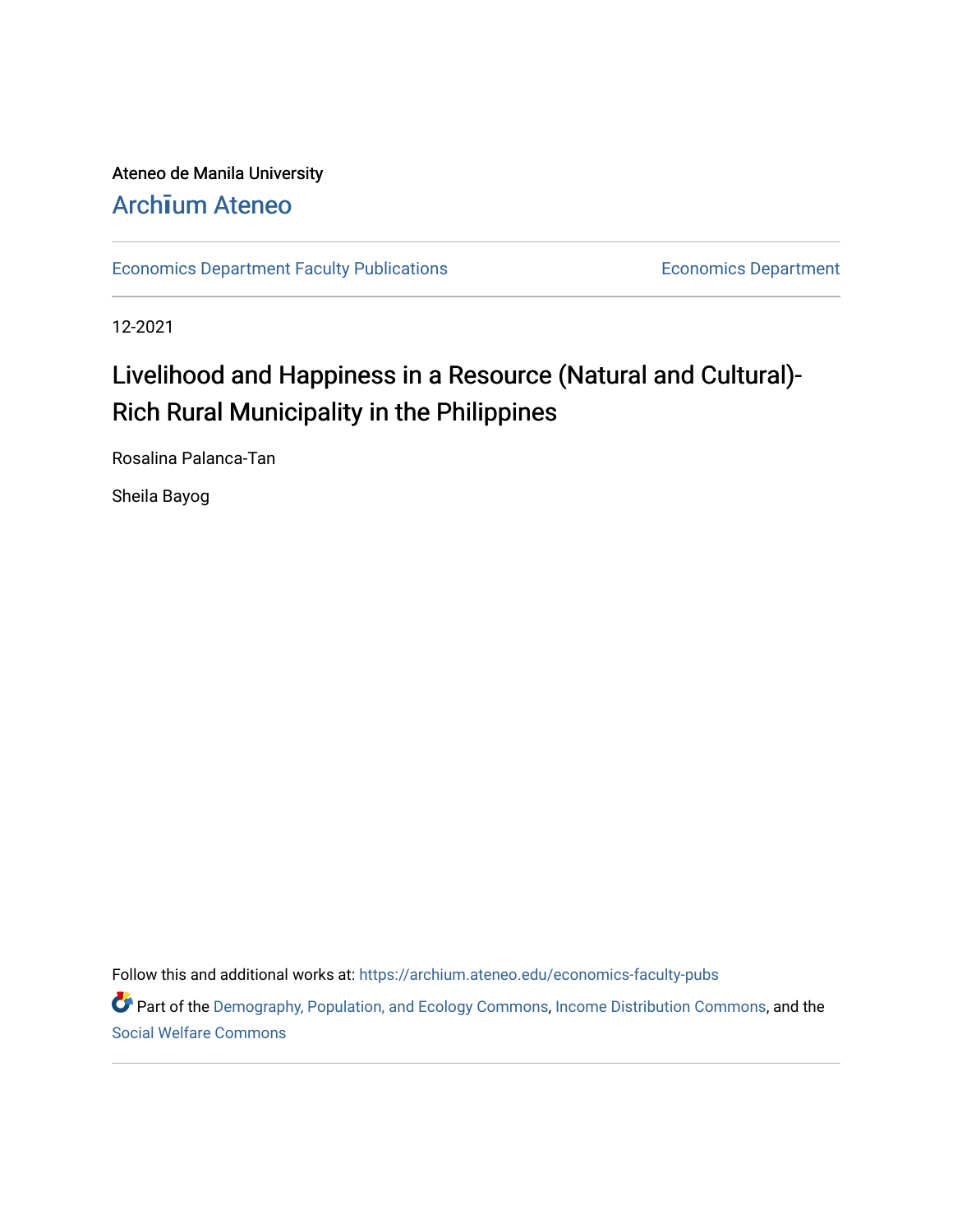# Livelihood and Happiness in a Resource (Natural and Cultural)-Rich Rural Municipality in the Philippines

Rosalina Palanca-Tan\* and Sheila Bayog\*\*

This paper looks at the economic and welfare conditions of residents in Lake Sebu, a largely rural but natural and cultural resource-rich municipality in Southern Mindanao in the Philippines. Two notions of welfare are used in the study: economic welfare, measured in terms of household income and vulnerability to hunger; and social welfare, measured in terms of self-reported happiness. The study uses primary data collected through a household survey and analyzed with statistical and econometric procedures (tests of difference between sub-populations; and ordinary least squares, binary probit, and ordered logistic regressions). The results suggest mixed implications of abundant natural and cultural resources on the income, livelihood, and happiness of people in Lake Sebu. Nonetheless, insofar as the availability of natural and cultural resources provides more opportunities for income-generating activities, and hence makes possible multiple-income households, abundant resources in Lake Sebu may be considered a blessing and welfare enhancing. Further, the study finds no significant positive relationship between income and happiness and no significant influence of social capital, measured in terms of membership in formal organizations, on welfare (both economic welfare and happiness).

**Keywords:** natural resources, non-built cultural heritage, economic welfare, social welfare, self-reported happiness

# **Introduction**

The positive welfare effects of resource endowments may initially seem clear-cut. Abundant resources can provide multiple income opportunities or livelihood sources for inhabitants of the area, and hence higher welfare. This is a basic assumption in production theory in Economics, where output is specified as an increasing function of all types of resources that can be utilized as production inputs—natural, capital, human, and even

<sup>\*</sup> Department of Economics, School of Social Sciences, Ateneo de Manila University, Loyola Heights, Quezon City, Metro Manila 1107, Philippines Corresponding author's e-mail: rtan@ateneo.edu

<sup>\*\*</sup> Research Center, Notre Dame of Marbel University, Alunan Avenue, Koronadal City, South Cotabato, Philippines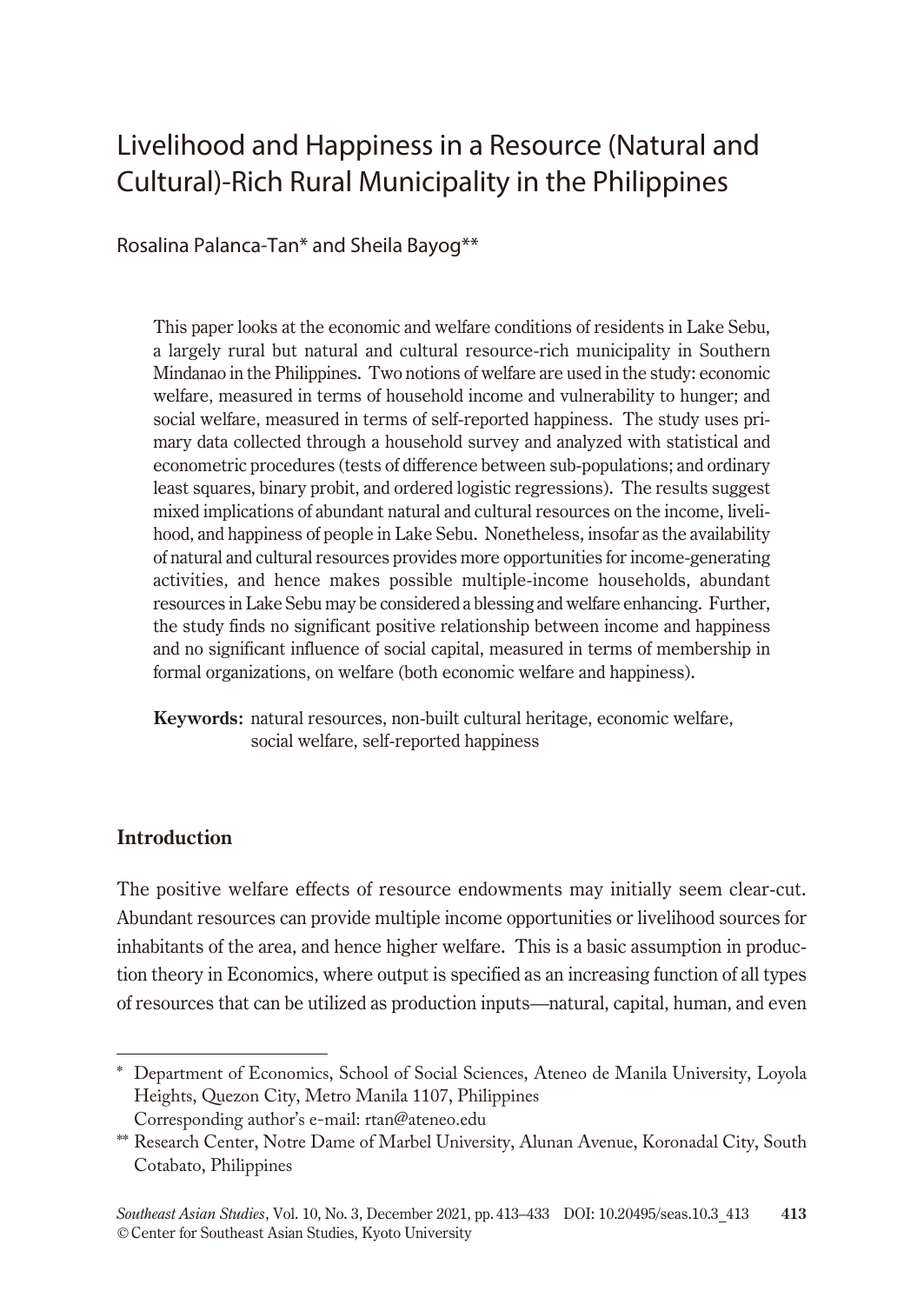cultural resources. An OECD (2011) paper asserts that sectors related to natural resource use provide jobs and are often the basis of livelihoods in poorer communities, thus contributing toward poverty reduction.

In the early 2000s, however, the concept of the "resource curse," in which resource wealth does not lead to well-being, gained momentum (Karak 2019). This phenomenon is most prominent in oil-rich African countries that are heavily dependent on multinational oil companies for technology, financial capital, management, and sales networks. For example, in Nigeria, a major petroleum-producing country that derives more than 90 percent of its external revenues from crude oil, locals experience "poverty in the midst of plenty" due to the exploration, extraction, and exploitation of its crude oil by foreign companies with the blessings of the government (Orogun 2010). In a more subtle way, this is also the case for some developing Asian countries such as the Philippines, where poverty remains widespread despite the country's rich forest, land, and water resources as many of these resources are exploited by non-resident capitalists or multinationals for profit (see, for instance, Fujisaka *et al.* 1986; Cruz and Francisco 1993; Broad 1995; and World Bank 2017).

Literature relating natural resources to welfare in the Philippines includes papers on the dependence of the Philippine economy on natural resources, on the quantitative valuation of resource benefits, and on the resource curse.

Ian Coxhead and Sisira Jayasuriya (2001) have discussed the abundant natural resource endowments of the Philippines and their contribution to the economy—fertile lands making agriculture the largest single sector and employer in the economy, with more than half the population depending either directly or indirectly on income generated in agricultural production; and marine (17,460 km of coastline, 2 million km<sup>2</sup> of oceanic waters, and 266,000 km<sup>2</sup> of coastal waters) and freshwater ecosystems (384 major river systems and 54 lakes covering an area of 569,600 ha) generating fish supply and serving as major tourist and recreation sites. Both marine and freshwater resources in the Philippines are utilized for aquaculture, which generates fisheries income, foreign exchange, and food supply (Yap 1999; Rosario 2008; Palanca-Tan 2016). Specifically, seaweed farming (MAP-ABCD 2016; Pedrosa 2017) and small-scale freshwater fishponds (ADB 2005) and fish cages and pens (Palanca-Tan 2016) are shown to have provided low-income communities with primary and secondary means of livelihood that helped improve their economic conditions.

Quite recently, survey-based valuation techniques have been used to attach values to different forms of benefits derived from natural resources and ecosystems in the Philippines. Using the survey-based contingent valuation method (CVM), R. Palanca-Tan *et al.* (2017) estimated the total value of benefits from a well-protected Cagayan de Oro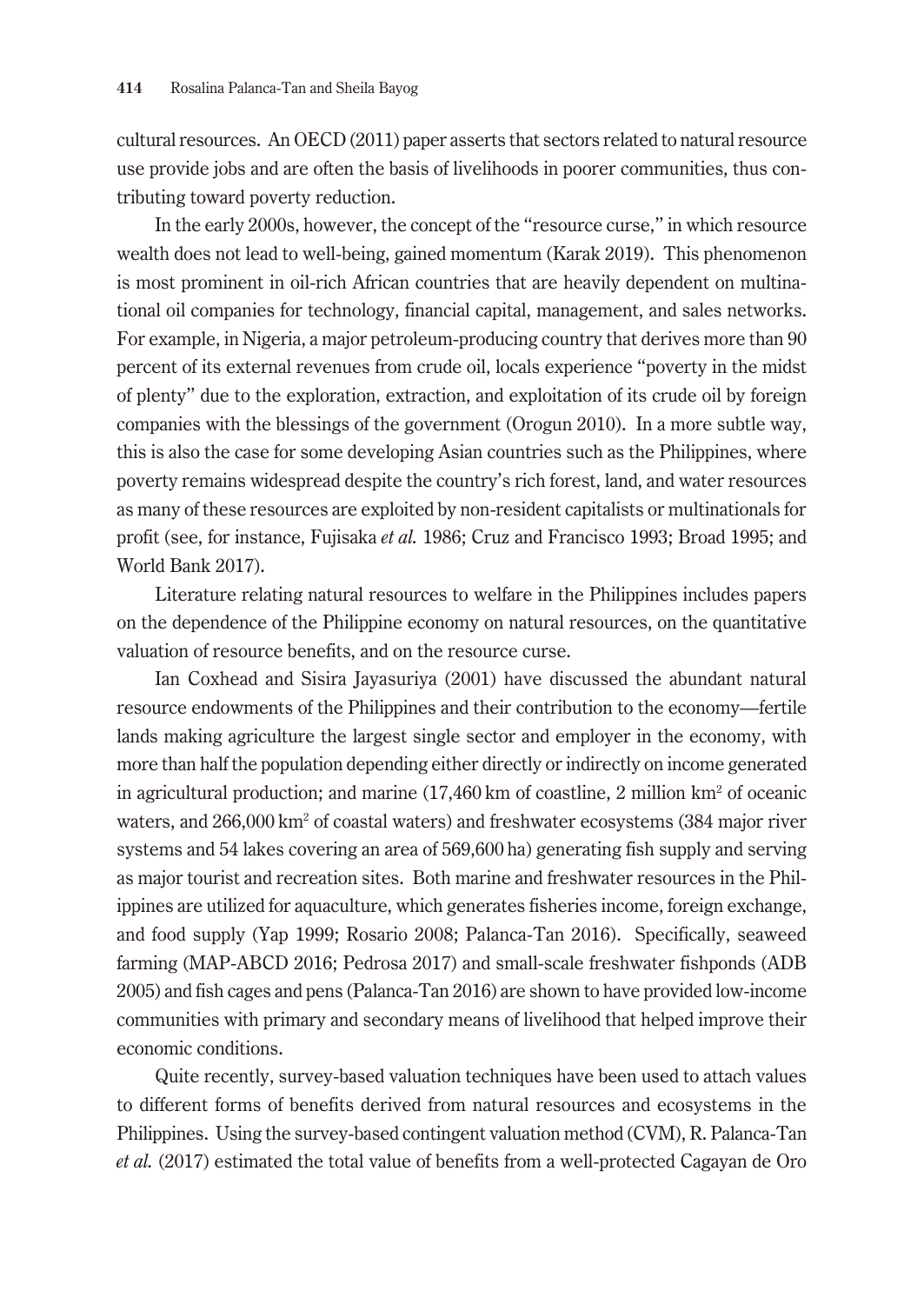River Basin providing water supply, recreation, biodiversity, flood control, and power supply to downstream households in Cagayan de Oro City to be over 100 million pesos every year. Together with benefits accruing to other sectors, namely, industrial sectors' water use and income for the fisheries and tourism sectors, the total economic value generated from the Cagayan de Oro River Basin was estimated to be about twice the household benefits (Palanca-Tan *et al.* 2018). CVM was also employed by Raul Bradecina (2014) in calculating the total economic value of beachscapes in Camarines Sur, while the travel cost method, another survey-based valuation technique, was utilized by Wilma Tejero (2014) to estimate the recreational use value of Apo Island.

The resource curse literature on the Philippines revolves around resource mismanagement and resource exploitation by the privileged few that constrain economic growth and exacerbate poverty and income inequality. Robin Broad (1995) described the case of the Philippines as a Third World, historically rainforest-rich country that followed a pattern of natural-resource exploitation that did not contribute to broader public welfare and sustainable development. The Philippines' vast forest cover of about 70% of its total land area in 1900 was exploited and depleted to about 50% by 1950, to less than 25% by the end of the 1980s (Kummer 1992), and to less than 19% by the late 1990s (Coxhead and Jayasuriya 2001). The highly concentrated control of Philippine forests only enriched a few at the expense of just and sustainable development, creating millions of poor people in the uplands (Broad 1995). The World Bank (2017) argued that despite Mindanao's fertile land, large deposits of minerals (particularly gold and copper), extensive forests, and vast marine resources, its economy had remained weak and failed to realize its potential for growth and development as profits from farming, forestry, and mining were siphoned out and not reinvested in Mindanao. The initial expansion in Mindanao's economy resulted in very little multiplier effects and job creation, and hence growth was not sustained, and poverty persisted.

On the other hand, literature on cultural heritage and welfare in the Philippines is scarce. There are studies illustrating how cultural resources and heritage provide leisure, recreation, and educational facilities (Balco 2012), generate tourism activities that stimulate commerce and create new jobs (Henderson 2012), and increase income-earning opportunities and investments (Labadi 2020), but there are only a few specifically on the Philippines. Geoffrey Cruz (2017) argued that cultural heritage preservation could push the value of real estate properties in the country and more than offset the cost of preservation. Eva Marie Medina (2009) presented the case of Vigan, Ilocos Sur, as an example of how cultural heritage tourism enabled the municipality to rise from being a secondclass municipality to a first-class municipality. Most recently, Palanca-Tan (2020) combined cultural heritage with natural resources in her estimate of the total benefits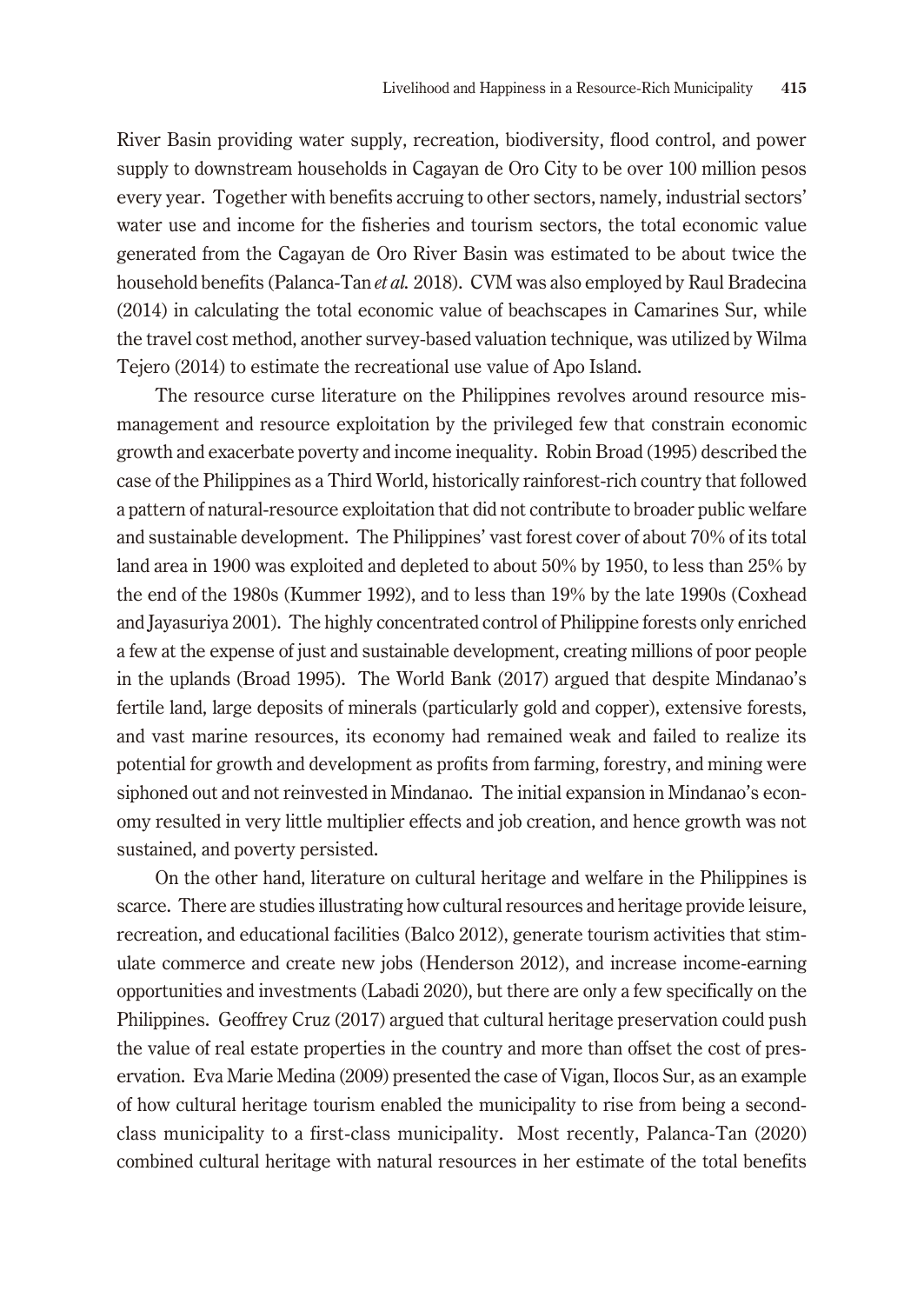derived by a neighboring urban city from a rural municipality in the southern Philippines using CVM.

This paper looks at the economic and welfare conditions of residents in Lake Sebu, a largely rural but natural and cultural resource-rich municipality in the southern Philippines. The municipality of Lake Sebu in the province of South Cotabato in Mindanao is endowed with abundant natural resources (lakes, waterfalls, and caves) that offer captivating sights and exciting adventures (zip-lining, spelunking, mountain trekking, lake cruising) for residents and visitors. The municipality has the rich cultural heritage of the T'boli indigenous tribe—handicrafts (the most prominent of which is T'nalak weaving), music and dances, festivals, and beliefs and traditions. Because of its many captivating natural and cultural resources, Lake Sebu is fast becoming the prime ecotourism destination in the southern Philippines for Filipinos as well as foreigners. Moreover, its expansive freshwater bodies are used for lucrative fish farming operations that produce goodtasting tilapia, attracting visitors for dining and special celebrations and providing fish supply to neighboring cities and municipalities; and about a third of its land area is used for rice, corn and other crops, fruit and vegetable farms (a couple of which are organic), and mostly native-breed livestock and poultry raising (LSMPDO 2016). The paper focuses on the natural and cultural resource-dependent tourism, aquaculture, and agriculture (farming and livestock raising) livelihood sources in all *barangays* in the municipality except for Ned, which is somewhat isolated and distant from the livelihood activities mentioned.

The happiness framework, which combines economic and psychological perspectives in looking at the value of a resource, is used in this study instead of the more common economic valuation techniques. Thus, the analysis in this paper is not confined to income or economic welfare but extends to the broader concept of overall well-being, measured in terms of self-reported happiness. Using primary data collected through a household survey and analyzed with statistical (tests of hypothesis on the difference between and among sub-populations) and econometric (ordinary least squares, binary probit, and ordered logistic regressions) procedures, the study aims to:

- (1) present indicators of and characterize economic and social welfare of resident households in the natural and cultural resource-rich municipality of Lake Sebu;
- (2) determine whether income increases happiness; and
- (3) determine the impact of social capital on income and happiness.

To date, studies of happiness in the Philippine context are largely confined to the disciplines of Psychology and Sociology (recent studies include Tolentino and Dullas 2015; Peterson 2016; Reyes 2016; Datu and Lizada 2018; Diego *et al.* 2018; and Lumontod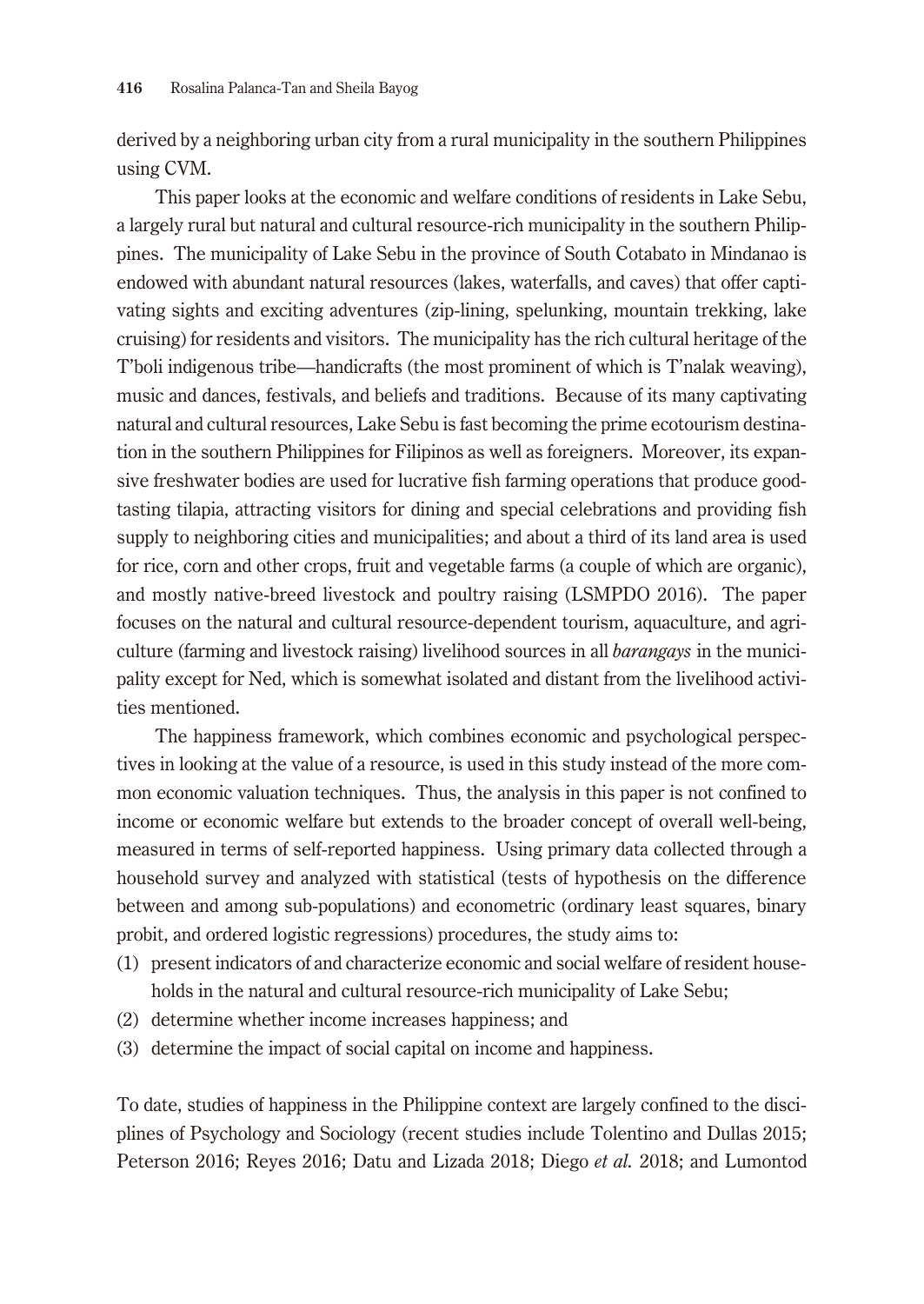2019), while an economic perspective is still scant. Further, to the authors' knowledge, this is the first "happiness" perspective to benefits valuation of resources in the Philippines. This paper thus adds another dimension to resource valuation research, which in recent years has focused on assigning monetary values to resource benefits employing survey-based, stated preference techniques such as contingent valuation and choice modeling (examples of such resource valuation studies in the Philippines include Subade [2007] and Palanca-Tan *et al.* [2018]).

# **Methodology**

#### *Study Site*

Lake Sebu, a municipality created in 1982, is one of 11 municipalities in the province of South Cotabato in Southern Mindanao. It is bounded in the northeast and southeast by the municipalities of Surallah and T'boli, respectively; in the northwest by the province of Sultan Kudarat; and in the southwest by the province of Sarangani. Lake Sebu is approximately 40 km from Koronadal, the capital and only city of South Cotabato and the regional center of Region XII (SOCCSKSARGEN).

Lake Sebu has a total land area of 89,138 ha, about 24% of South Cotabato's total land area. It has a predominantly rugged terrain with the mountain ranges of Daguma and Talihik and Mt. Talili (with an elevation of 1,410 m) along its eastern portion, Mt. Busa (with an elevation of 2,064 m) in its southeastern portion, and Pitot Kalabao Peak (with an elevation of 1,600 m) along its central portion. There are several lakes in the municipality. The most notable and biggest among these is Lake Sebu, with an approximate surface area of 354 ha. The other lakes are Lake Lahit, Lake Seloton, and seven other small lakes. The municipality has 40 major rivers and is endowed with 103 springs located strategically throughout its boundaries. Moreover, deep wells, shallow wells, and free-flowing wells are common along its steep slopes and rolling valleys. The climate of Lake Sebu belongs to the fourth climatic type under the Coronas Classification, where rainfall is evenly distributed throughout the year. With a temperature ranging from 21° to 30° Celsius and supported by the hydrologic cycle of the lakes, it is relatively cool throughout the day (LSMPDO 2015; 2016).

Lake Sebu is home to the indigenous T'boli people, who constitute the majority 55% of its population. Hiligaynon-Ilonggo migrants account for about a fourth, or 25%, of the population; while the Cebuanos and another indigenous tribe, Ubo-Manobo, each account for about 5%.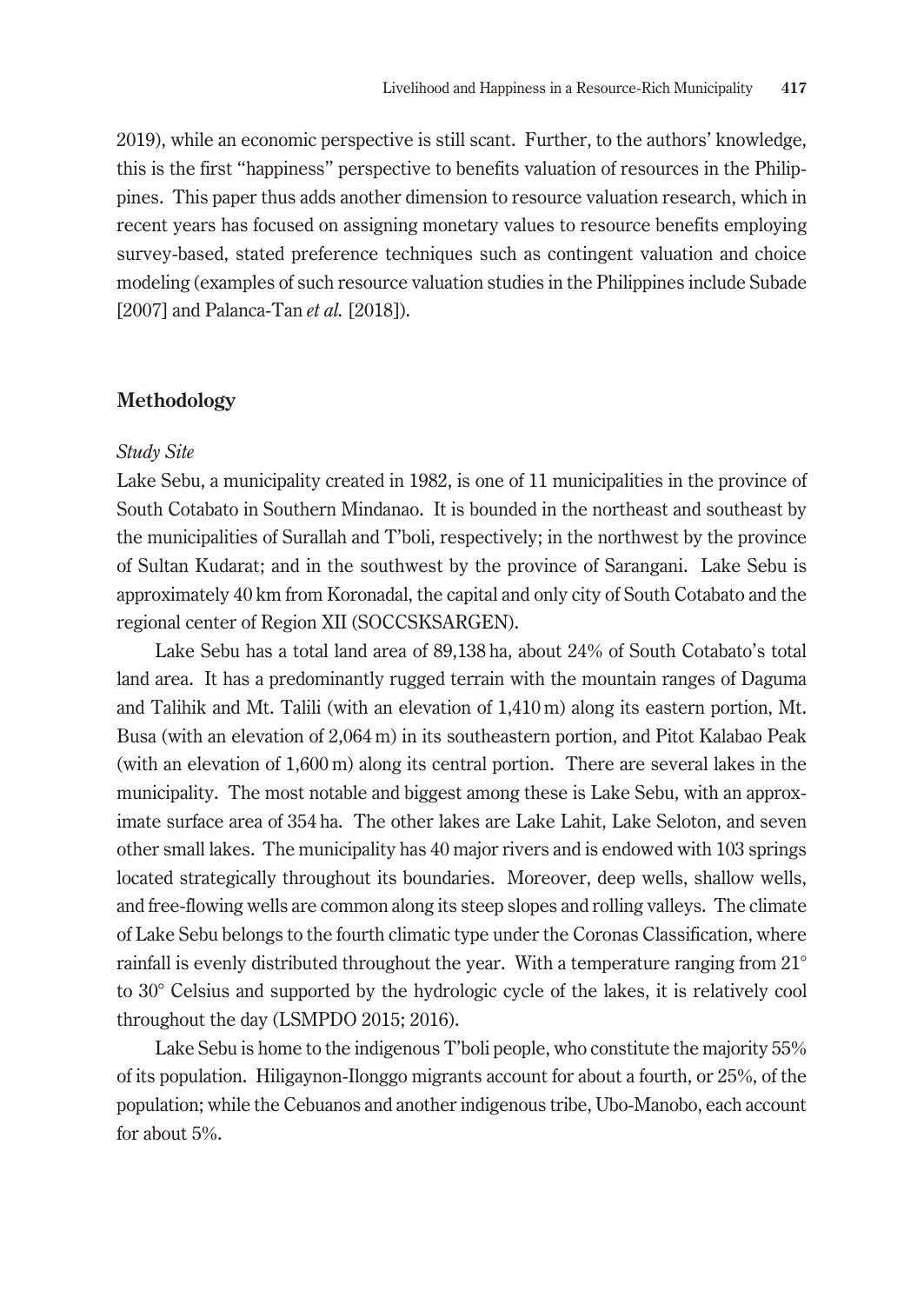

**Fig. 1** Study Site: Municipality of Lake Sebu

# *Data Collection*

This study used primary data collected through a household survey. The instrument used was largely a livelihood questionnaire finalized after a series of key informant interviews (KII), focus group discussions (FGD), and pre-tests with local government officials, sector leaders, and representative households. The 15-page questionnaire consisted of three parts. Part 1 included a brief introduction on the purpose of the survey as well as basic demographic questions about the respondent and household members.

Part 2 made up the bulk of the questionnaire (11 out of a total of 15 pages) as it asked detailed sector-specific questions on income sources of all household members. The respondent was asked which among the following six categories of income sources the household depended on: (1) fishing, (2) tourism, (3) farming, (4) livestock and poultry, (5) government/public service, and (6) others. Fishing was further categorized into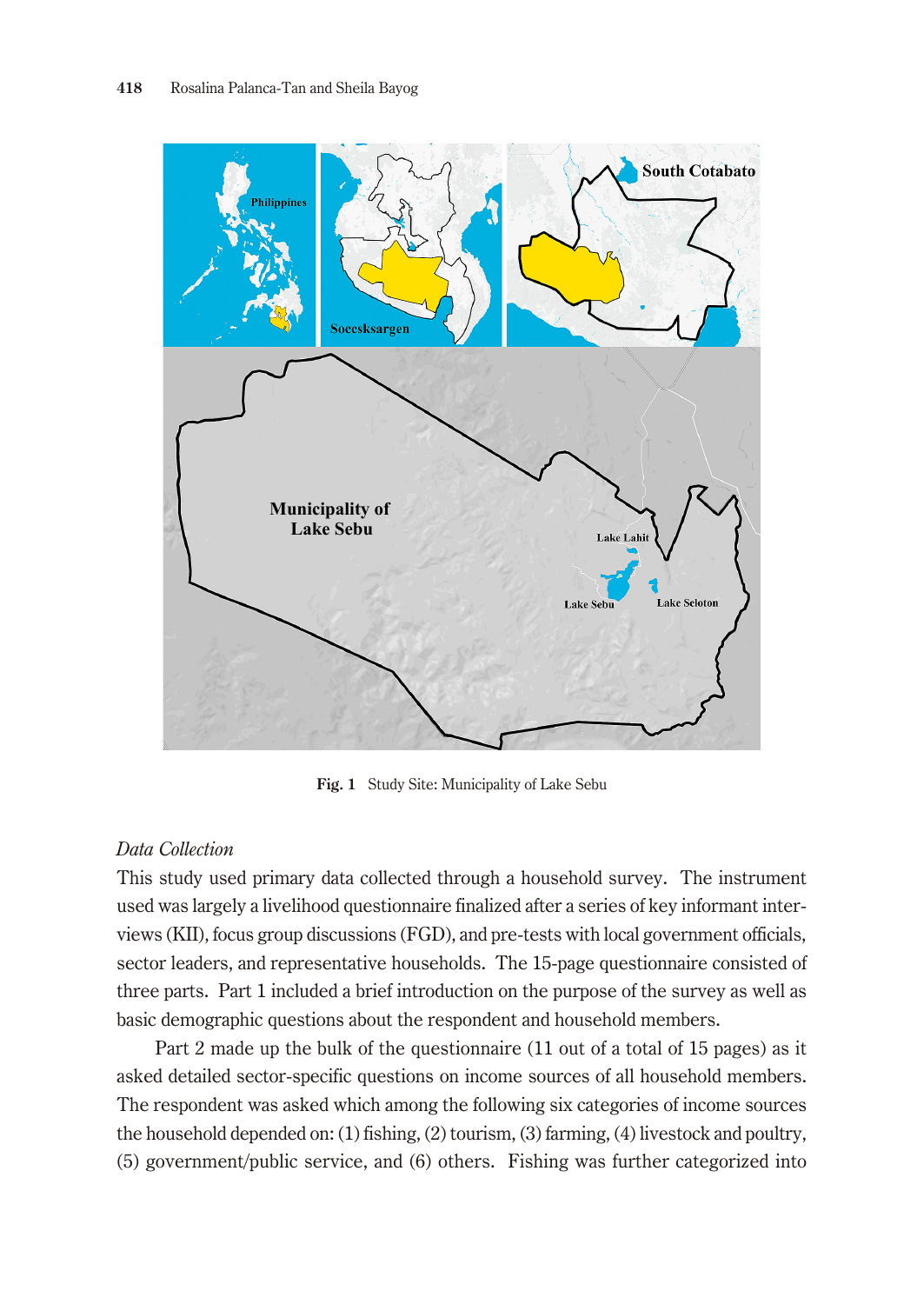fish farm owner/operator, fish nursery owner/operator, fish farm worker, open fishing and fish trading; and tourism was categorized into resort/hotel, tourist attraction, souvenir, restaurant/food service, transport services/rental, and other tourism-related sectors.

Total household income was obtained from the large, detailed data sets generated from the survey. After identifying one income source, a series of questions that would allow calculation of net income or revenues from each income source were asked: for open fishing – daily fish catch (volume and value), fishing days per week, costs incurred; for fish farming and nursery operations – farming cycles, harvest frequency and volume and value, cost items (fingerlings, feed, farm construction and maintenance, etc.); for fish trading – scale and frequency of trading (wholesale and retail), revenues and cost of fish sales; for fish farm work – work days, wage rate, and other benefits or forms of compensation (e.g., food and housing provisions and government-mandated social security benefits); for tourism-related businesses such as resorts, restaurants, souvenir production and selling, tourist attractions, and transport services – assets, average monthly net revenues of the business; for resort employees and workers, full-time or part-time – monetary compensation (monthly salary or daily wages) and other benefits (food, transportation, and housing provisions); for indigenous crafts production – value of sales and costs of production; for crop farming – crops, frequency, volume and value of harvests, and cost of farming inputs; for livestock – annual volume and value of production and costs of production; and for government service and other types of employment – type of work, compensation (salary or wages), and other benefits. Annual income or net revenues generated from each source were estimated, and all income and net revenues from all sources were summed up for each household respondent. Note that revenues from fishing, agriculture, and livestock were computed such that non-cash revenues (e.g., food for home consumption and for giving away to relatives and friends) were also included (i.e., revenues were based on harvest/production value and not on sales value).

Part 3 covered the happiness and economic vulnerability questions as well as all other socioeconomic questions about the household, such as housing assets, consumption, saving and borrowing behavior, membership in organizations, and government and private assistance/subsidies received by the household.

A total sample of 489 respondents was generated through in-person interviews by experienced enumerators of the Research Center of Notre Dame of Marbel University in February 2019. All 19 *barangays* of Lake Sebu except Ned were included in the sampling frame. Ned is largely agricultural, quite distant and isolated from the rest of the municipality, and not yet part of the developed tourism and fishing industries of Lake Sebu, the economic sectors most closely associated with the rich natural and cultural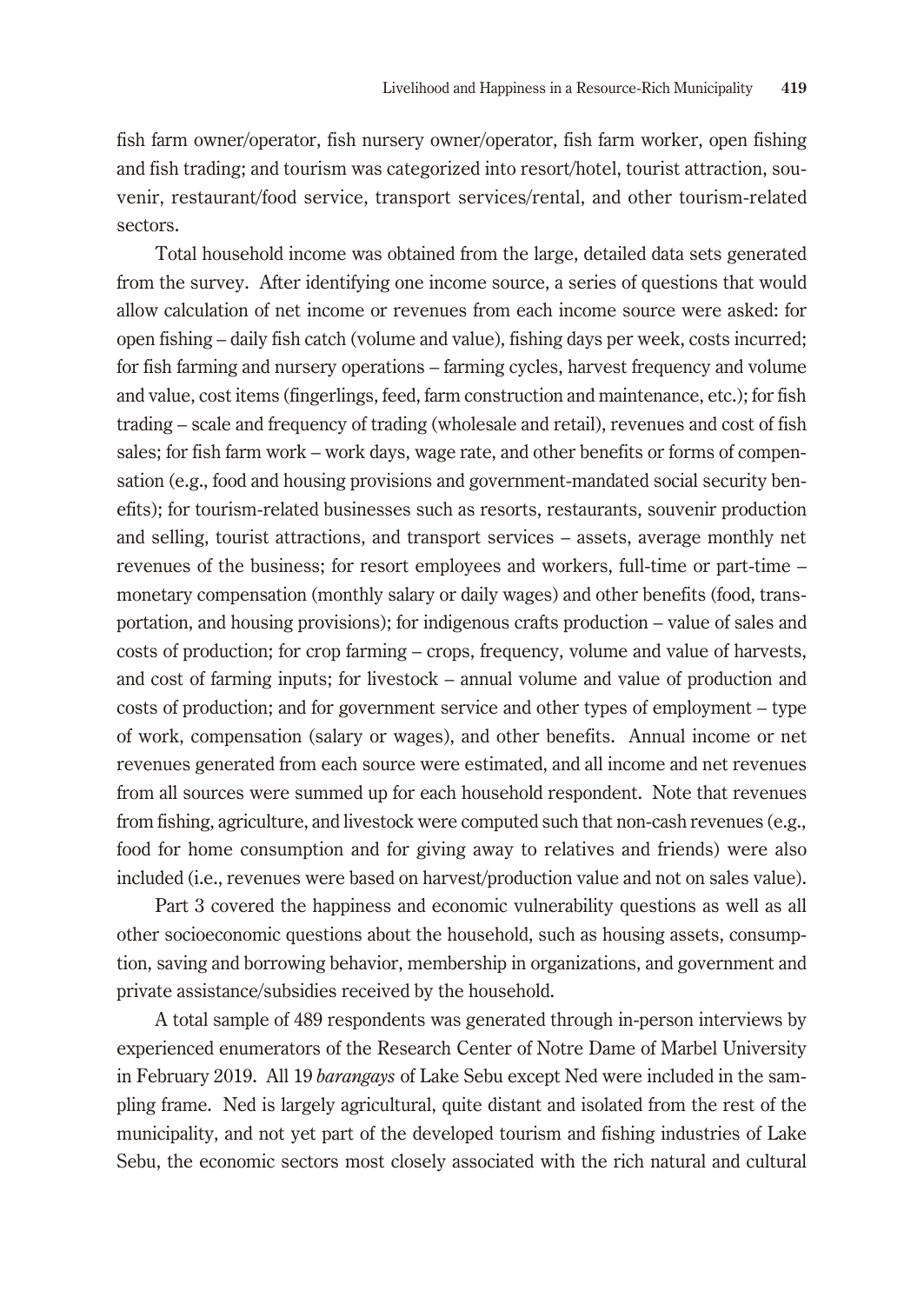resources in the municipality, the main focus of this research.1) The number of respondents in each *barangay* was set in proportion to the share of the *barangay* in the population of the municipality. Respondents in each *barangay* were chosen using systematic sampling. Permission and assistance to conduct the survey were secured from the *barangay* captain's office. With maps obtained from the *barangay* office, starting points were identified and enumerators were instructed to approach the 10th house from the starting point. In case of refusal to participate, the next house would be approached. Every succeeding respondent approached had to be the 10th house from the last responding household.

Enumerators were given two-day training prior to the pilot test. The training gave an overview of the objectives of the study, and a detailed explanation of the whole survey instrument (with the meaning and the reasons for each question and statement discussed) and the sampling procedure (systematic sampling method). The training included roleplaying exercises.

### *Measures of Welfare*

In this paper, welfare is measured on two dimensions: (1) economic welfare, and (2) social welfare.

The most basic indicator of economic welfare is income, measured as the sum of incomes of household members from all sources. Another indicator of economic welfare used in this study is having food on the table three times a day, that is, not missing meals due to financial difficulties. For this economic welfare indicator, the following question was included in the survey instrument: "In the last three months, has your family missed meal/s or experienced hunger due to lack of money?"

Social welfare is much broader than economic welfare. This paper adopts Richard Easterlin's (1974, 90) concept and measurement of subjective happiness as an indicator of social welfare: "Happiness . . . corresponds to social welfare," and "Social welfare is human happiness." This equality between social welfare and happiness was implied also in the earlier works of Ian Little (1950) and Ezra Mishan (1968).

Also referred to as "self-reported happiness," subjective happiness is based on statements by the individual about his/her happiness, usually elicited through a survey. This approach in measuring happiness assumes that the individual is the best judge of his/her feelings. A number of studies have shown that self-reported happiness is generally consistent and significantly correlated with objective indicators of happiness such as

<sup>1)</sup> Although Ned occupies 47% of the municipality of Lake Sebu, its population density is just 0.62 person per hectare (26,088 people in 41,802 ha). More than 55% of its total area is protected forest, while 40% is agricultural (planted with mainly corn, rice, and peanuts).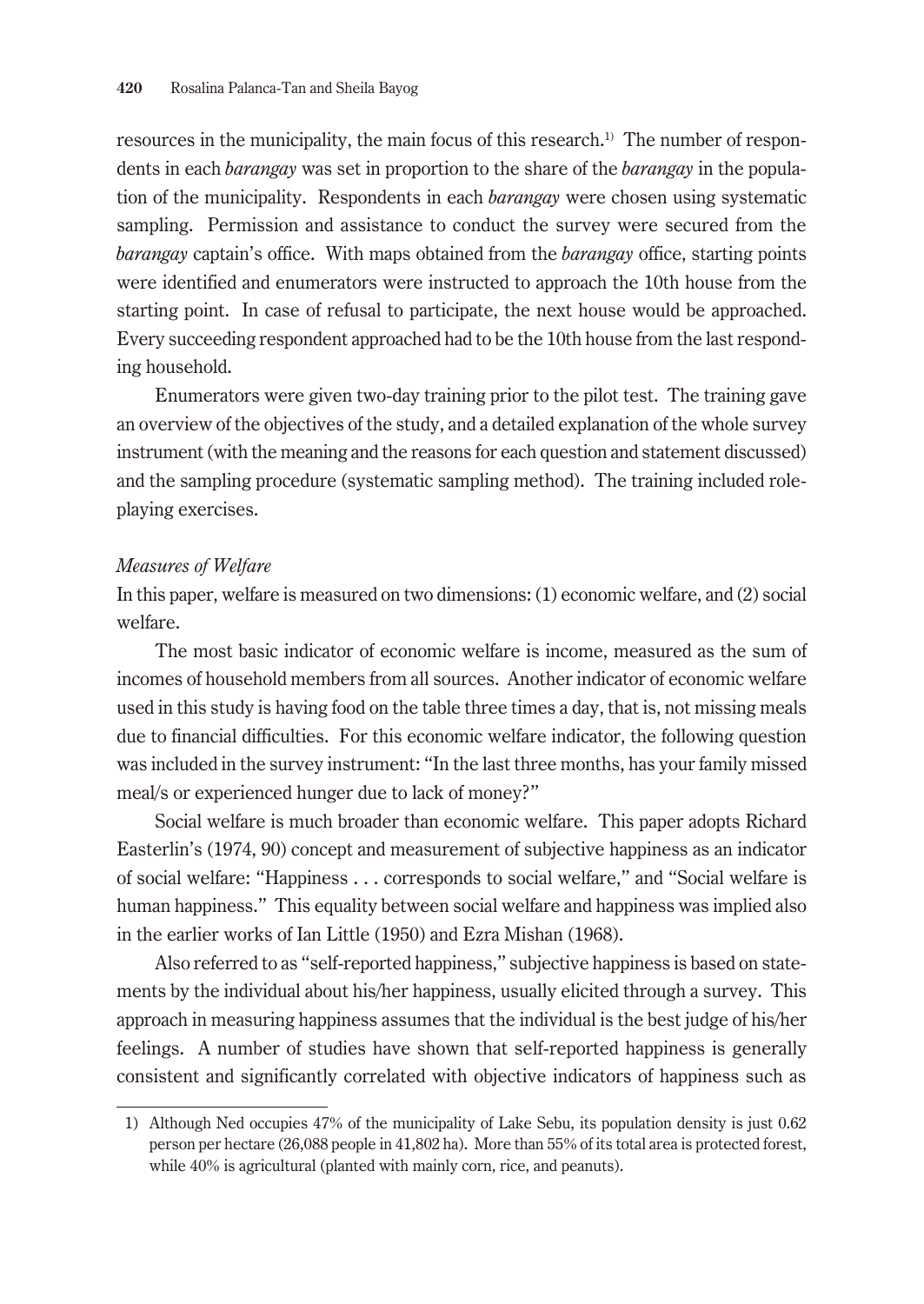physical health (Kiecolt-Glaser *et al.* 2002; Cohen *et al.* 2003) and evaluations of psychological states such as depression and self-esteem (Bradburn 1969; Robinson and Shaver 1973). John Robinson and Phillip Shaver (1973) have also shown that self-reported happiness does not fluctuate widely over short periods of time and hence can be considered stable and reliable. Daniel Kahneman and Alan Krueger (2006, 3) note the increasing use of subjective well-being data in economic research: "From 2001 to 2005, more than 100 papers were written analyzing data on self-reported life satisfaction or happiness, up from just four in 1991–1995."

The question posed in our survey instrument follows the 10-point numerical rating scale of Hadley Cantril (1965). The actual question used in our study is "How happy or contented are you with your current living conditions? Please answer using a scale of 0–10 where 0 is very unhappy and discontented and 10 is perfectly happy and contented." Cantril's scale was selected over broad categories of happiness (very happy, fairly happy, not very happy) as respondents, particularly Filipinos (as found in the FGDs) are more at ease stating numbers instead of stating directly whether they are happy or not.

#### *Relationship between Resources and Welfare*

To investigate how natural and cultural resources in Lake Sebu affect the residents' welfare, two levels of analysis are done. On the first level, tests of hypothesis on the difference between means/proportions are undertaken. Means/proportions of the welfare indicators, namely, household income and vulnerability to hunger for economic welfare, and self-reported happiness for social welfare, are compared for two sets of subsamples. Set 1 divides the sample into households with multiple sources of income and households with just one source of income. Set 2 categorizes the households by main source of income—namely, fishing, tourism, farming, livestock (all of which are resource-dependent income sources); and all other sources lumped together into non-resource-dependent sources.

The second level of analysis undertaken is regression analysis. Using the econometric software STATA, ordinary least squares, binary probit, and ordered logistic regressions are conducted with indicators of economic welfare (household income and vulnerability to hunger) and social welfare (self-reported happiness) as dependent variables and the following categories of variables as covariates: (1) demographic variables (respondent's age, gender, education, ethnolinguistic group, number of years in Lake Sebu, household size); (2) natural and cultural-related variables as sources of livelihood; and (3) social capital indicators. John Helliwell and Robert Putnam (2004) have argued that social capital is one of "the most robust correlates of subjective well-being." Nattavudh Powdthavee (2008) has found that increasing the frequency of social contacts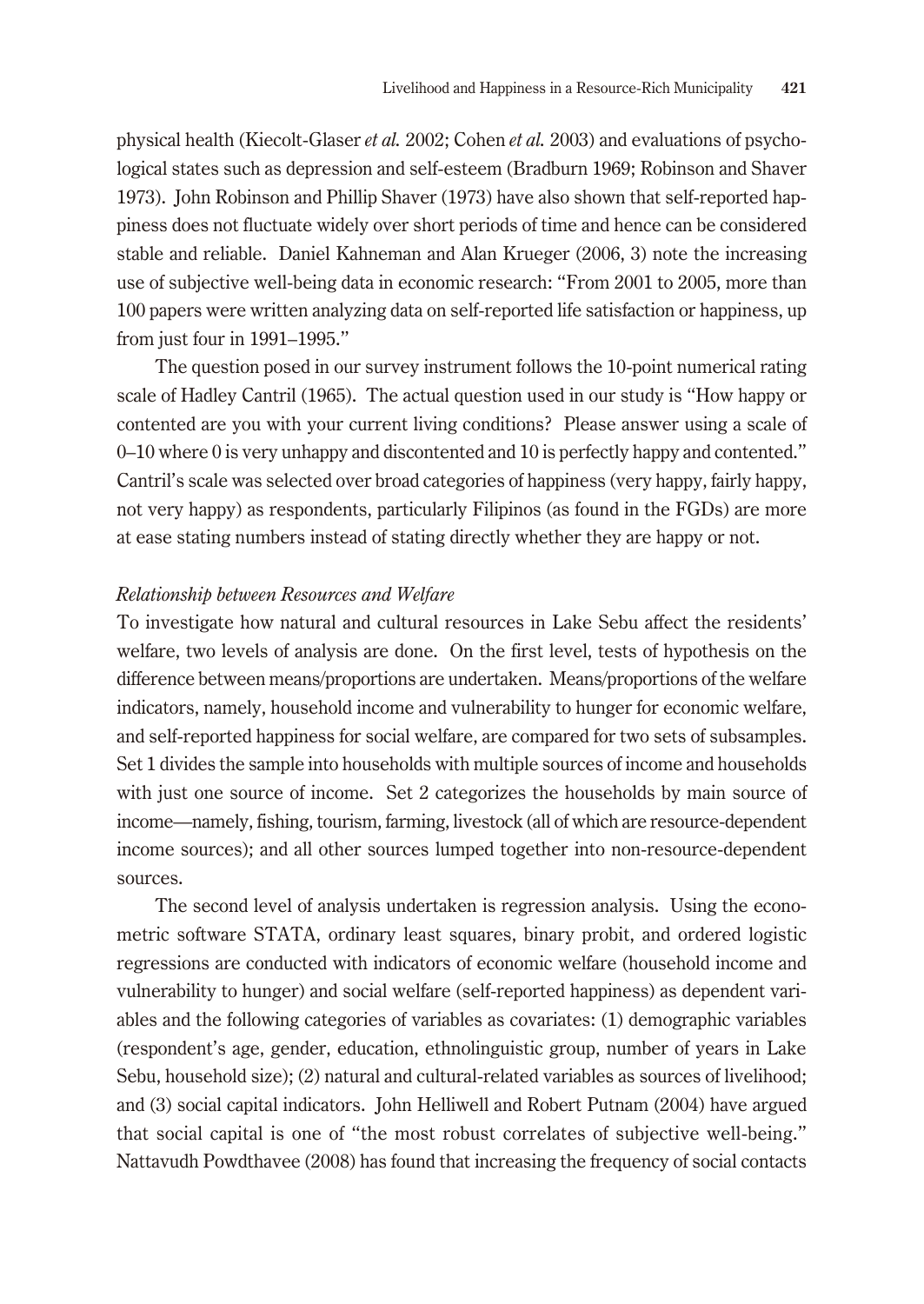proportionately increases life satisfaction. John Helliwell and Christopher Barrington-Leigh (2010, 15) further suggested that social capital is "more important than economic differences when explaining life satisfaction differences." Following Robert Putnam's (1993; 2000) concept of social capital as interpersonal networks (formal and informal associations and engagements), the survey for this study asked about the involvement of household members in organizations such as credit cooperatives, environment-related organizations, women's organizations, church-related organizations, and labor organizations to come up with social capital variables.

### **Results**

#### *Respondents' and Households' Profile*

Table 1 shows the profile of survey respondents and their households. The average respondent is 41 years of age (standard deviation of 13 years, median age of 40 years) and has lived in Lake Sebu for 33 years (standard deviation of 16 years, median of 34 years). Nearly half (46%) of the respondents are the head or main breadwinner of the household, and a slightly smaller proportion (38%) are male. Most (78%) of the respondents are working, implying that it is not only the household head who is working in most households. About a third (34%) of respondents reached elementary school level, 42% reached high school, 3% had some vocational training, and 16% reached college level. Only 5% had no formal schooling. About two-thirds of respondents belong to the indigenous T'boli tribe, while 29% are migrant Hiligaynon-Ilonggo. The remaining 4% are a mix of other indigenous groups (such as Ubo-Manubo) and migrants from other places (Cebuano from the Visayas, and Bicolano and Ilocano from Luzon).

On average, each respondent household has five members (standard deviation of 1.8 and same median of 5) living in a two-bedroom house (standard deviation of 0.9 and same median of 2). The majority of households have an electricity connection, a television set, a mobile phone, and an automobile (including motorcycle and tricycle). The majority (53%) of households have savings. A substantial proportion (42%) are members of cooperatives. Smaller proportions—25% and 15%—are members of women's and church organizations, respectively. Only 1% of households have member/s in environment-related and labor organizations. With widespread poverty in the municipality, almost half (48%) of respondent households are beneficiaries of the government's conditional cash transfer program.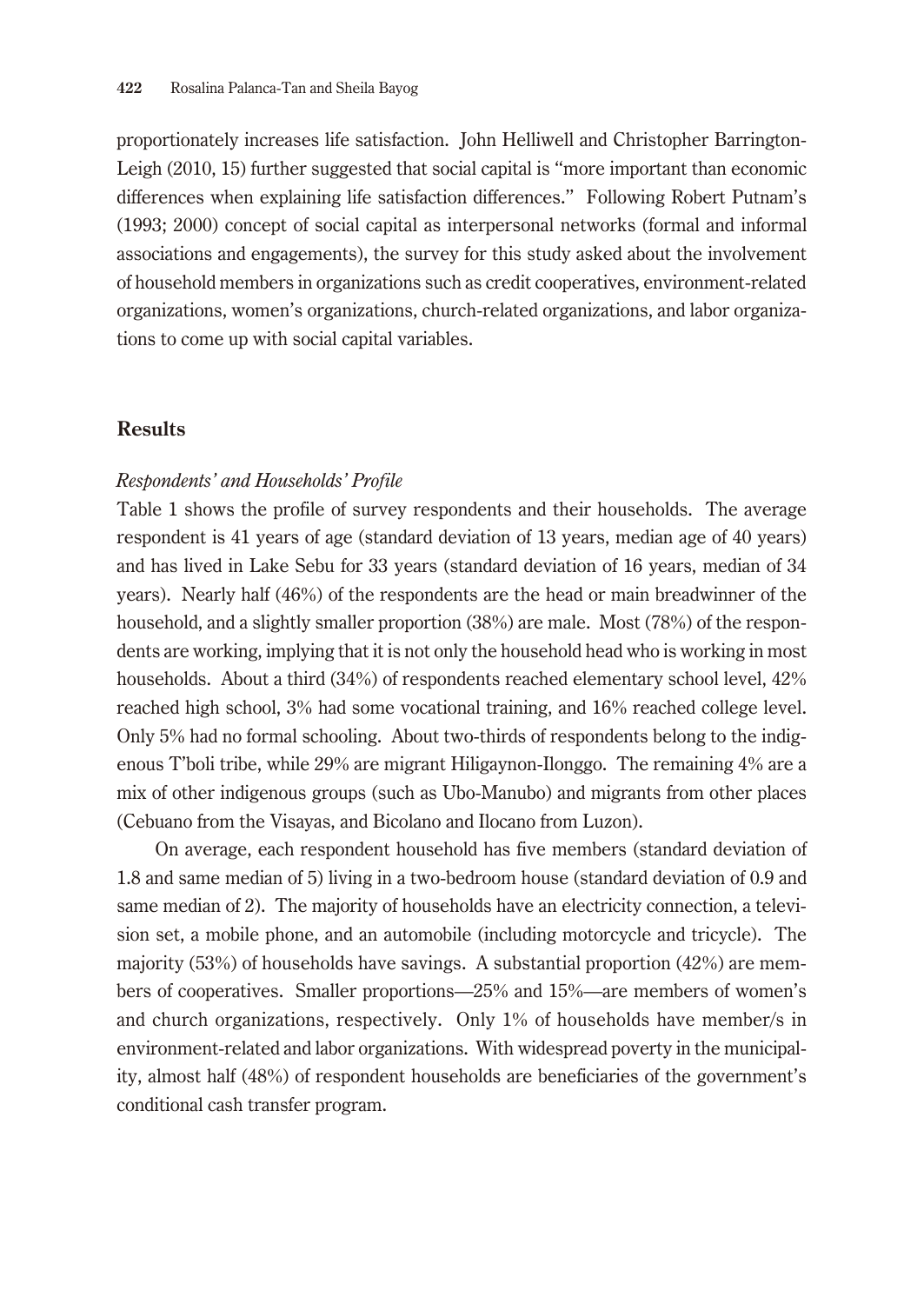| Variable                                                                                         | Mean   |
|--------------------------------------------------------------------------------------------------|--------|
| Respondent                                                                                       |        |
| Age (average, in years)                                                                          | 40.77  |
| Number of years residing in Lake Sebu (average)                                                  | 32.70  |
| Household role (proportion of respondents who are head of the household)                         | 46.42% |
| Males (in proportion to total respondents)                                                       | 38.45% |
| Working (in proportion to total respondents)                                                     | 78.32% |
| Education (in proportion to total respondents)                                                   |        |
| No formal education                                                                              | 5.32%  |
| Elementary school                                                                                | 34.15% |
| High school                                                                                      | 41.51% |
| Vocational school                                                                                | 3.07%  |
| College                                                                                          | 15.95% |
| Ethnolinguistic group (in proportion to total respondents)                                       |        |
| T'boli                                                                                           | 66.46% |
| Hiligaynon-Ilonggo                                                                               | 29.45% |
| Others                                                                                           | 4.09%  |
| Household                                                                                        |        |
| Household size (average number of household members)                                             | 4.79   |
| Housing assets                                                                                   |        |
| Number of bedrooms (average)                                                                     | 1.97   |
| Proportion of respondent households with                                                         |        |
| Mobile phone                                                                                     | 88.55% |
| Television set                                                                                   | 67.89% |
| Automobile                                                                                       | 53.99% |
| Refrigerator                                                                                     | 25.97% |
| Washing machine                                                                                  | 14.11% |
| Computer                                                                                         | 6.34%  |
| Air conditioner                                                                                  | 1.64%  |
| Electricity connection                                                                           | 95.50% |
| Financial status (proportion of households with savings)                                         | 52.76% |
| Household membership in formal organizations (in proportion to total respondents)                |        |
| Cooperatives                                                                                     | 42.33% |
| Environment-related organizations                                                                | 1.43%  |
| Women's organizations                                                                            | 24.95% |
| Church organizations                                                                             | 15.13% |
| Labor organizations                                                                              | 1.23%  |
| Government and private assistance (proportion of households receiving financial assistance from) |        |
| Conditional cash transfer (4Ps)                                                                  | 48.47% |
| Related overseas Filipino workers (OFWs)                                                         | 6.13%  |
| Relatives                                                                                        | 14.31% |
| Senior citizen benefits                                                                          | 14.11% |

**Table 1** Socio-demographic Profile of Respondents and Their Households

Note: Exchange rate of US\$1=PhP50.71 as of December 20, 2019.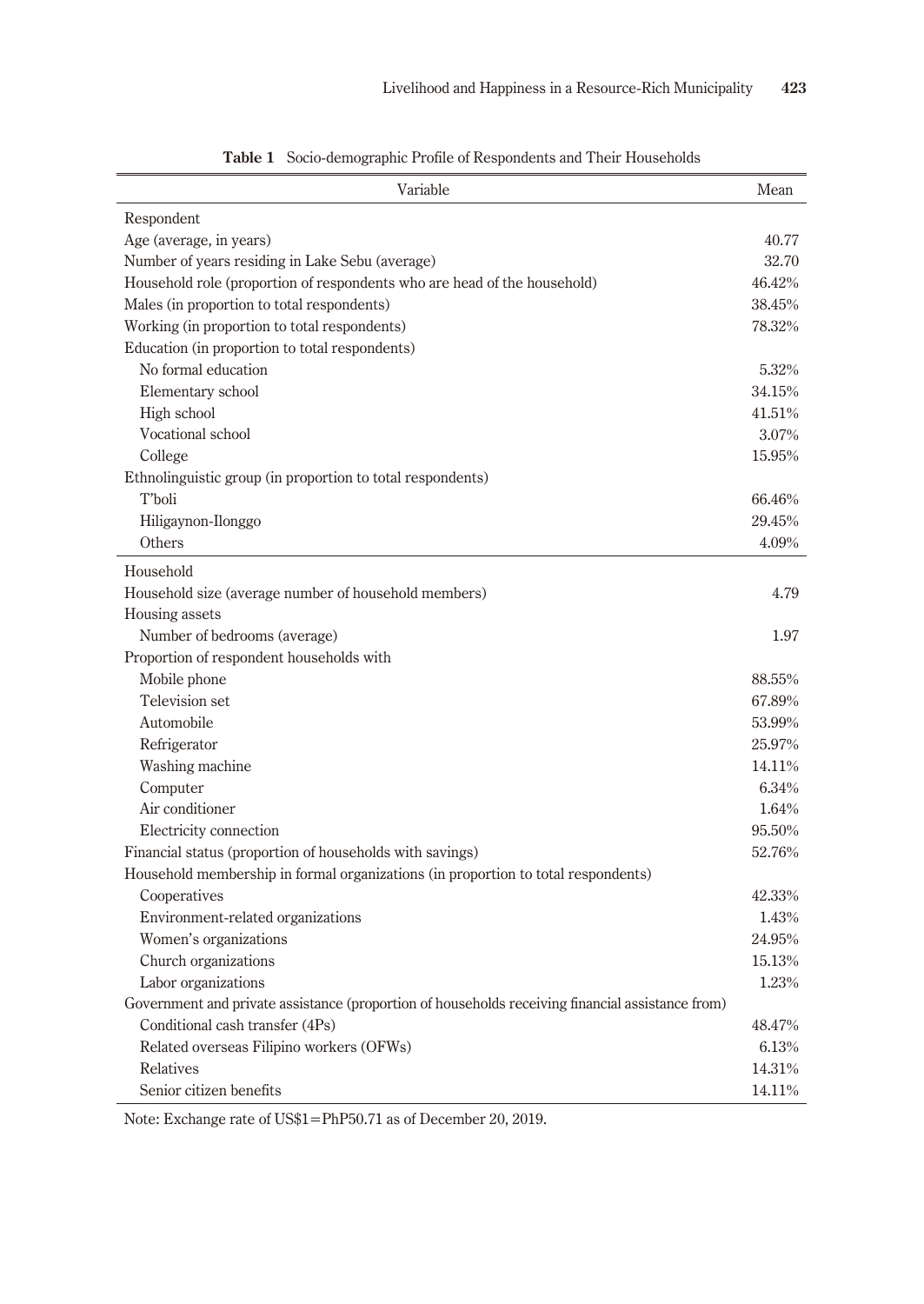# *Welfare and Resources*

Table 2 presents the indicators of economic and social welfare of the households. On average, each household has an annual income of PhP156,701 (US\$3,090), with a standard deviation of PhP216,602 implying substantial income variations among households. Comparing individual household incomes with the poverty threshold of PhP10,420 (US\$205.48) per month or PhP125,040 (US\$2,465.76) per year for a family of five in the province of South Cotabato (PSA 2015), 61%<sup>2</sup> of the surveyed households in Lake Sebu are considered to be living in poverty. The percentage of surveyed households living below the food threshold of PhP7,278 (US\$143.52) per month or PhP87,336 (US\$1,722.24) per year is 46%.

As another indicator of economic welfare, the survey also asked about the household's vulnerability to hunger. About 44% of respondent households experienced missing

|                                                                                           |                             | Household Income                             | Proportion of<br>Households<br>That Have | Average<br>Happiness |       |
|-------------------------------------------------------------------------------------------|-----------------------------|----------------------------------------------|------------------------------------------|----------------------|-------|
|                                                                                           | Average                     | Proportion of Households                     |                                          |                      |       |
|                                                                                           | Annual Income<br>(PhP/US\$) | <b>Below Poverty Below Food</b><br>Threshold | Threshold                                | Missed<br>Meal/s     | Score |
| All household respondents in<br>Lake Sebu                                                 | 156,701/3,090               | 61.15%                                       | 46.22%                                   | 43.76%               | 6.94  |
| By multiple or single income sources                                                      |                             |                                              |                                          |                      |       |
| Households with multiple<br>income sources (62.58% of<br>household respondents)           | 190,033/3,747               | 48.37%                                       | 33.33%                                   | 42.81%               | 7.11  |
| Households with only one<br>income source (37.42% of<br>household respondents)            | 100,967/1,991               | 82.51%                                       | 67.76%                                   | 45.36%               | 6.65  |
| By main income source                                                                     |                             |                                              |                                          |                      |       |
| Households whose main income<br>source is fishing (8.18% of<br>household respondents)     | 132,800/2,619               | 62.50%                                       | 50.00%                                   | 30.00%               | 7.70  |
| Households whose main income<br>source is tourism (7.16% of<br>household respondents)     | 164,461/3,243               | 51.43%                                       | 34.29%                                   | 42.86%               | 6.94  |
| Households whose main income<br>source is farming (43.35% of<br>household respondents)    | 108,086/2,131               | 77.83%                                       | 63.21%                                   | 53.77%               | 6.75  |
| Households whose main income<br>source is livestock (0.20% of<br>household respondents)   | 59,200/1,025                | 100.00%                                      | 100.00%                                  | $0.00\%$             | 6.00  |
| Households whose main income<br>source is all others (41.11% of<br>household respondents) | 211,867/4,178               | 44.78%                                       | 46.22%                                   | 36.32%               | 6.99  |

**Table 2** Welfare Indicators

2) This figure is very close to the 2015 official poverty index in the municipality of Lake Sebu of 64% (PSA 2015).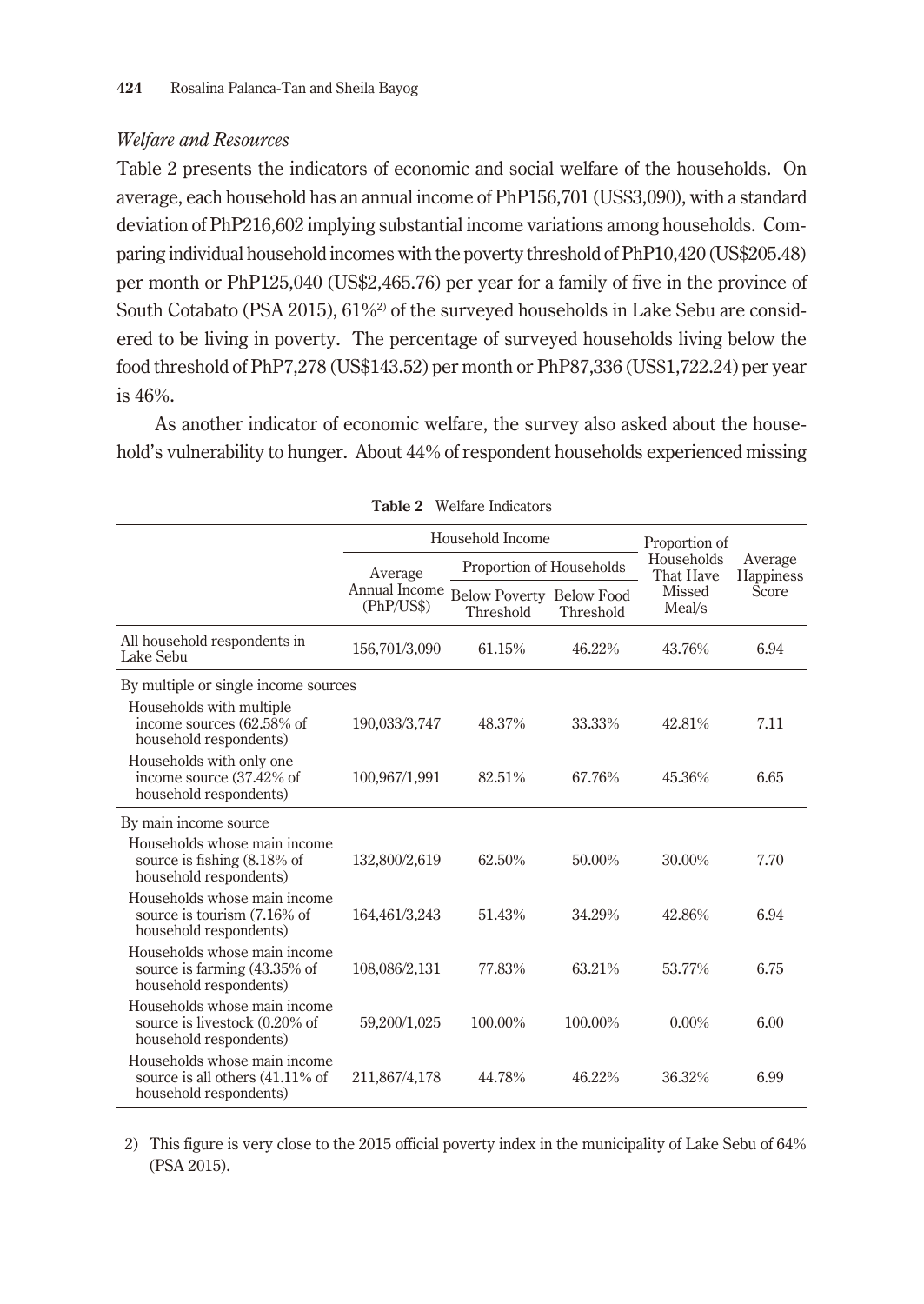meals in the last three months, which corroborates the earlier estimated 46% incidence of food poverty based on reported income.

The average self-reported happiness score of all surveyed households is 6.94 (95% confidence interval of 6.72–7.15), which can be considered fairly or pretty happy. It appears, then, that Lake Sebu households are poor but fairly happy, lending support to Easterlin's (1974) conclusion that there is no clear correlation between income and happiness.

To probe into the role of natural and cultural resources in household welfare in Lake Sebu, the sample is divided into two subsamples: households with multiple income sources and households with only a single income source. The presence of natural and cultural resources in Lake Sebu offers varied livelihood alternatives with which residents can engage, thus providing varied ways for one or more household members to augment income as well as lower economic vulnerability with another income source to depend on when one source fails.

More than half of the households (63%) have multiple income sources. On average, households with multiple income sources have a higher annual income and hence lower incidence of poverty, lower incidence of hunger, and higher self-reported happiness score (second panel of Table 2).

The third panel of Table 2 divides the sample into five subsamples according to the main income source (classified according to dependence on or use of natural and cultural resources). Among income sources that directly utilize natural and cultural resources, households whose main income source is tourism have the highest average income, followed by households whose main income source is fishing. Low average incomes are reported by households with either livestock or farming as the main income source. Other sources of income (public/government service, transportation, construction, merchandising/retail trading, food, and clothing/apparel), which are not natural and culturalresource-based, however, yield the highest average. Consequently, poverty and food shortage incidences are higher for households dependent mainly on resource-based incomes, except for tourism-dependent households, which have the lowest incidence of food poverty (lower than other income sources that are not resource based). Interestingly, self-reported hunger and happiness do not closely follow the income trend. Selfreported hunger is lowest for households with livestock and fishing as the main income sources and highest for farming and tourism-dependent households. Non-resource-based households are somewhere in the middle of the spectrum. For overall welfare, fishingdependent households have a substantially higher happiness score (7.7) than all other categories, with almost a one-point difference from other non-resource-dependent income sources (6.99), tourism (6.94), and farming (6.75). Livestock-dependent house-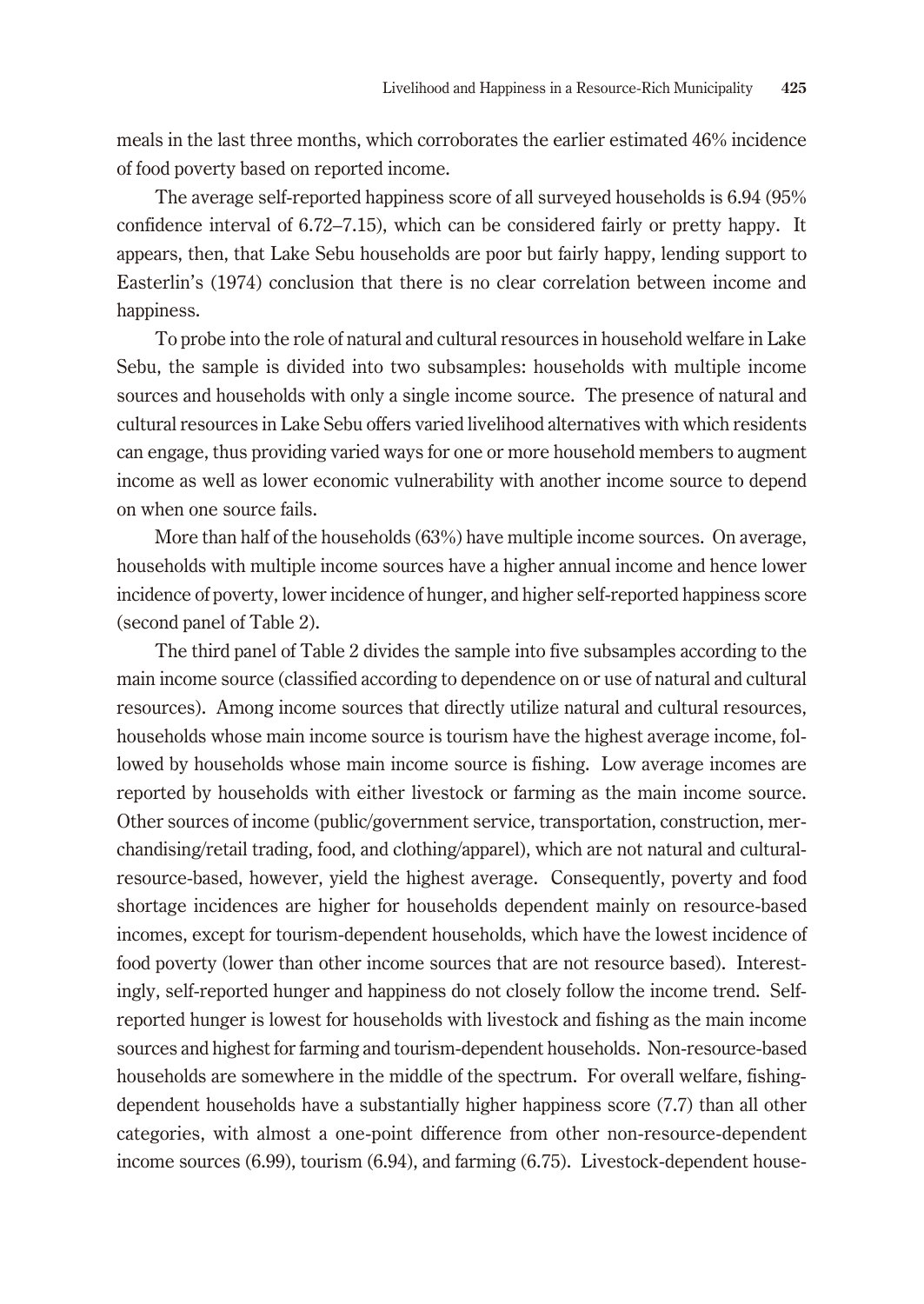|                                                               | p-Value                 |                                            |                               |  |
|---------------------------------------------------------------|-------------------------|--------------------------------------------|-------------------------------|--|
| <b>Hypothesis</b>                                             | Mean of<br>HH<br>Income | Proportion<br>without Hunger<br>Experience | Mean of<br>Happiness<br>Score |  |
| $H_c$ : $\mu$ (multiple-income hh) = $\mu$ (single-income hh) | 0.0000                  | 0.2915                                     | 0.0270                        |  |
| $H_a$ : µ(multiple-income hh) [] µ(single-income hh)          | $\lceil > \rceil$       | $\lceil$ < $\rceil$                        | $\lceil > \rceil$             |  |
| $Ho$ : μ(main inc:fishing) = μ( main inc:non-fishing)         | 0.1416                  | 0.0335                                     | 0.0134                        |  |
| $H_1$ : μ(main inc:fishing) [] μ(main inc:non-fishing)        | $\lceil$ < $\rceil$     | $\lceil$ < $\rceil$                        | $\lceil > \rceil$             |  |
| $Hα$ : μ(main inc:tourism) = μ(main inc:non-tourism)          | 0.3758                  | 0.4554                                     | 0.4923                        |  |
| $HA$ : μ(main inc:tourism) [] μ(main inc:non-tourism)         | $\lceil > \rceil$       | $\lceil$ < $\rceil$                        | $\lceil$ < $\rceil$           |  |
| $H$ : μ(main inc:farming) = μ(main inc:non-farming)           | 0.0000                  | 0.0000                                     | 0.0697                        |  |
| $H_1$ : μ(main inc:farming) [] μ(main inc:non-farming)        | $\lceil$ < $\rceil$     | $\lceil > \rceil$                          | $\lceil$ < $\rceil$           |  |
| $Ho$ : μ(main inc:others) = μ(main inc:non-others)            | 0.0000                  | 0.0028                                     | 0.3526                        |  |
| $Ha$ : μ(main inc:others) [] μ(main inc:non-others)           | $\lceil > \rceil$       | $\lceil$ < $\rceil$                        | [>]                           |  |

**Table 3** Test of Hypothesis on Difference between Populations

holds lag behind the rest with an average happiness score of only 6.00.

Tests of hypothesis on the difference between means (for the welfare indicators household income and happiness score) and between proportions (for the welfare indicator vulnerability to hunger) were conducted to determine whether the observed differences in the sample as discussed above were statistically significant and hence relevant for the whole population. Test results presented in Table 3 reveal the following: (1) the higher household income and happiness score of multiple-income households relative to single-income households are statistically significant, but there is no statistically significant difference in the hunger experience of the two subsamples; (2) the happiness score of fishing households is statistically higher than that of non-fishing households, and their hunger experience is statistically lower; (3) tourism-dependent households are not statistically different from the rest in terms of all three welfare measures; (4) farming households have statistically lower income and statistically higher hunger experience, but they are statistically happier than the rest; and (5) households whose main income source is not resource dependent have statistically higher income and statistically lower hunger experience, but their happiness score is not statistically higher than the rest.

# **Regression Results**

To give a fuller picture of factors that contribute to household welfare in this resourcerich municipality, three sets of regression are undertaken: (1) ordinary least squares regression of household income, (2) binary probit regression of the households' vulner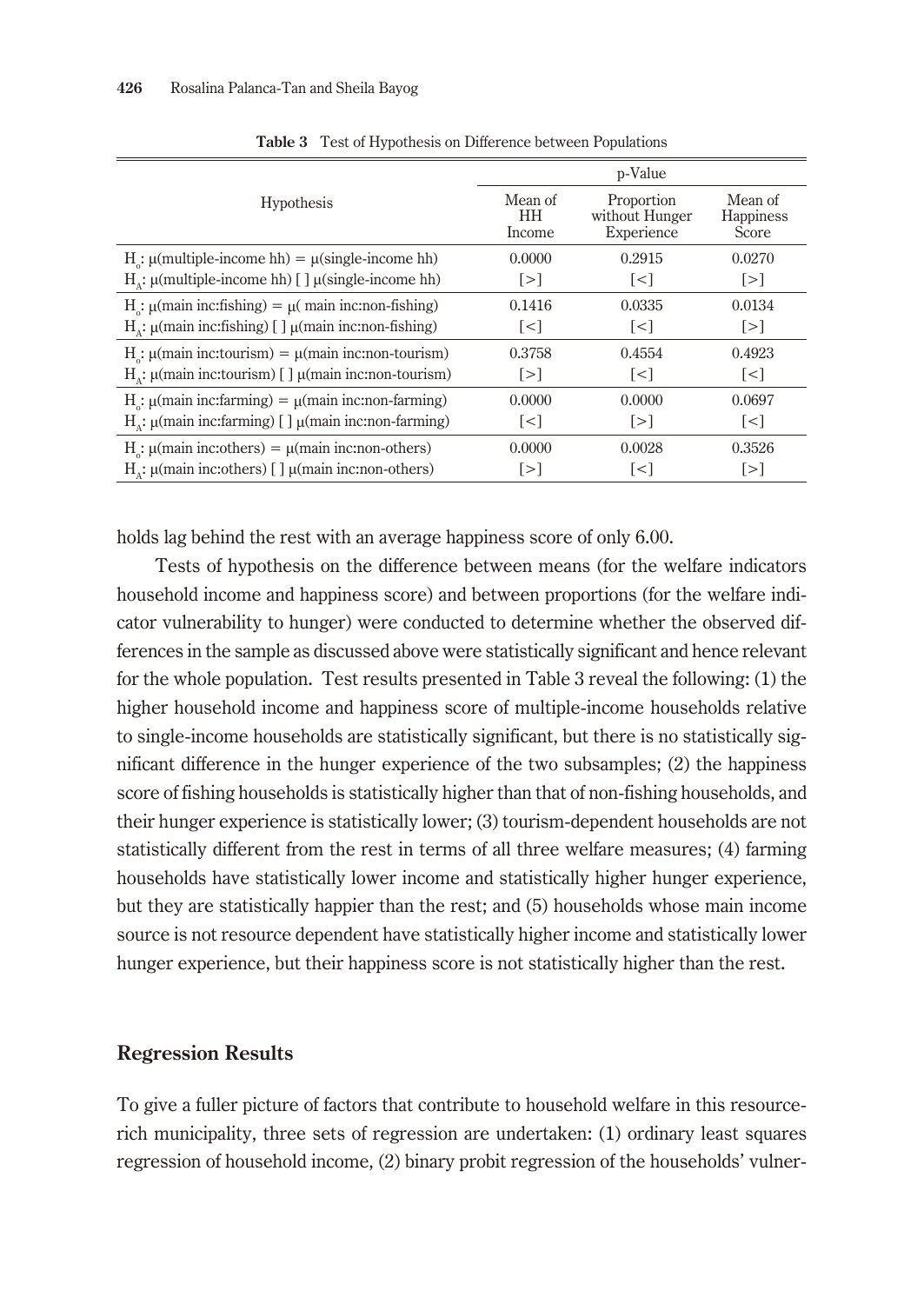ability to hunger, and (3) ordered logistic regression of self-reported happiness.

The household income regression (column 2 of Table 4) reveals that indeed multiple income sources significantly raise household income, as also found in the earlier test of hypothesis. The regression results also show that the income of households whose main income source is resource based (fishing, tourism, or farming) is significantly lower than the income of non-resource-based income households. The annual income of households whose main income source is non-resource based is about PhP85,000 higher than that of mainly fishing-dependent households, PhP61,000 higher than that of mainly farming households, and PhP62,000 higher than that of mainly tourism-dependent households.

|                           | Household Income<br>(Ordinary Least Squares) | <b>Household Missing Meals</b><br>(Binary Probit) | Happiness Score<br>(Ordered Logistic) |
|---------------------------|----------------------------------------------|---------------------------------------------------|---------------------------------------|
| HouseholdIncome           |                                              | $-2.02e06***$                                     | 3.27e-07                              |
| Age                       | 1594.68*                                     | $-0.0318***$                                      | 0.0088                                |
| Male                      | $-20214.29$                                  | $-0.0193$                                         | $-0.4287*$                            |
| D Educ Elem               | $-11429.61$                                  | $-0.4563$                                         | 1.0905**                              |
| D Educ_HighSchool         | 24049.66                                     | $-0.6618*$                                        | $0.9287**$                            |
| D Educ Vocational         | 31855.85                                     | $-0.7143$                                         | 0.8295                                |
| D Educ College            | 73859.31                                     | $-1.3119***$                                      | $0.8182*$                             |
| Working                   | 35207.48                                     | 0.2153                                            | 0.1471                                |
| D ELG HiligaynonIlonggo   | $-73479.92*$                                 | $-0.9111**$                                       | 0.3023                                |
| D ELG T'boli              | $-147039.90***$                              | $-0.3226$                                         | $-0.0823$                             |
| Years in LS               | $-907.54$                                    | $0.0123*$                                         | $-0.0058$                             |
| HouseholdSize             |                                              | $0.1221***$                                       | $-0.0750$                             |
| Saving                    | 10076.55                                     | $-0.5556***$                                      | $0.5081***$                           |
| MultipleIncomeSources     | 68355.27***                                  | 0.1454                                            | 0.0979                                |
| D MainIncSource_Fishing   | $-84592.80***$                               | $-0.5189*$                                        | $0.9909***$                           |
| D MainIncSource Tourism   | $-62129.51*$                                 | 0.0545                                            | 0.0912                                |
| D MainIncSource Farming   | $-61217.43***$                               | 0.2200                                            | 0.1017                                |
| D MainIncSource Livestock | $-209351.70$                                 |                                                   | $-0.8196$                             |
| WithElectricity           |                                              | $-0.3170$                                         | 0.0167                                |
| Mem Cooperative           | 59490.60***                                  | $0.2917*$                                         | 0.2061                                |
| Mem EnvironmentOrg        |                                              | 0.2254                                            | 0.1680                                |
| Mem WomenOrg              |                                              | $-0.3173**$                                       | 0.0880                                |
| Mem ChurchOrg             |                                              | $-0.0922$                                         | 0.2693                                |
| Mem LaborOrg              |                                              | 0.2558                                            | 0.6059                                |
| Assist 4P                 |                                              | 0.1542                                            | $-0.3254*$                            |
| Assist Senior             |                                              | 0.0426                                            | $-0.2592$                             |
| Assist OFW                |                                              | $-0.1841$                                         | 0.4762                                |
| <b>Assist Relatives</b>   |                                              | 0.2831                                            | 0.3355                                |
| Constant                  | 166809.80**                                  | 1.6029*                                           |                                       |
| No of observations        | 489                                          | 483                                               | 489                                   |
| F/LR chi2                 | 8.45                                         | 161.17                                            | 57.1                                  |
| R2/PseudoR2               | 0.2337                                       | 0.2430                                            | 0.0297                                |

**Table 4** Regression Results: Welfare Factors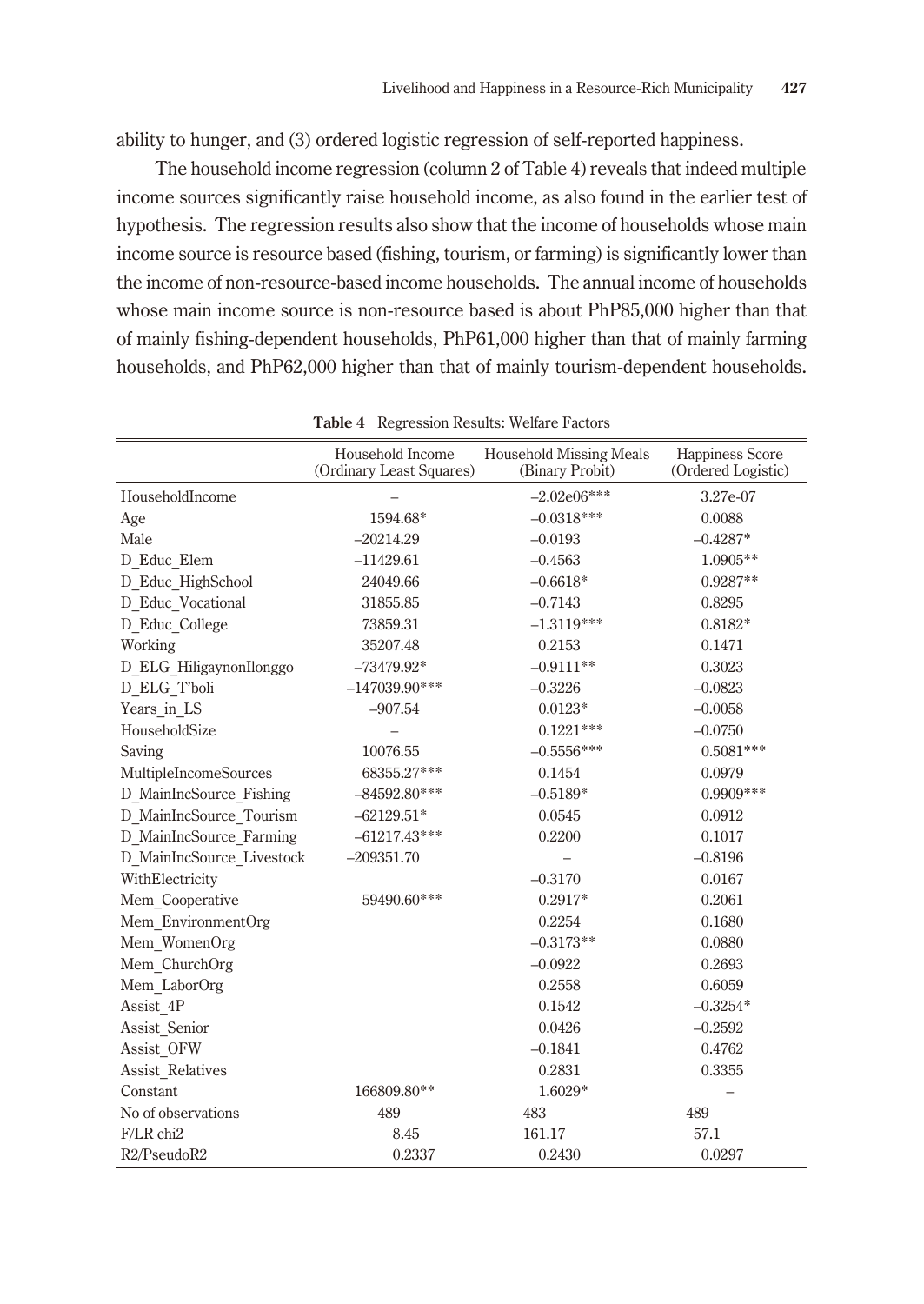Other factors that significantly affect household income are the age of the respondent, ethnolinguistic group, and membership in cooperatives. Households belonging to minor ethnolinguistic groups have higher income than the majority T'boli and the second major group, Hiligaynon-Ilonggo. Older respondents belong to higher-income households. And income of households with membership in cooperatives is about PhP59,000 higher.

The binary probit regression results (column 3 of Table 4) indicate that households with higher income, with an older and more educated head, with fewer members, who are relatively newer in Lake Sebu, with savings and membership in cooperatives are less likely to experience hunger. Households with membership in women's organizations are more likely to miss meals.

The ordered logistic regression (column 4 of Table 4) shows that household income does not significantly affect happiness. Female respondents are found to be happier than male respondents. The coefficients of the dummy variables for levels of education are significantly positive, implying that respondents with some education are happier than those without any education. Interestingly, however, the positive value of the coefficient of the dummy for education level becomes smaller the higher the education level, implying that respondents with more years of education reported slightly lower happiness scores than those with less. Respondents belonging to households with savings and whose main income source is fishing also have a higher reported happiness score. Ironically, households receiving conditional cash transfers (4Ps) from the government appear to be less happy. Literature on the effects of conditional cash transfer in the Philippines has been focused on the education outcomes (change in enrollment rate) and changes in child labor incidence rate as the assistance has been aimed at, and hence availment has been made contingent upon, the children in the household attending school. Past studies have consistently found some improvement in the enrollment rate, particularly among younger children. Ronaldo Frufonga (2015) and Aniceto Orbeta Jr. and Vicente Paqueo (2016) concluded that conditional cash transfer resulted in a decline in the incidence of child labor and an increase in household expenditures on education. Orbeta and Paqueo (2016) specifically found a decline in time spent on paid work of children in the household, while Nazmul Chaudhury and Okamura Yuko (2012) noted that sending older children to school was associated with higher direct (school fees and supplies, transportation costs) and indirect (opportunity) costs—the forgone income of children being sent to school instead of working. The additional burden and responsibilities of sending children to school, while the returns to education may be realized only in the long run, may account for the negative effect of 4Ps on happiness. Finally, none of the social capital indicators, in terms of membership in formal organizations, significantly affects the happiness score.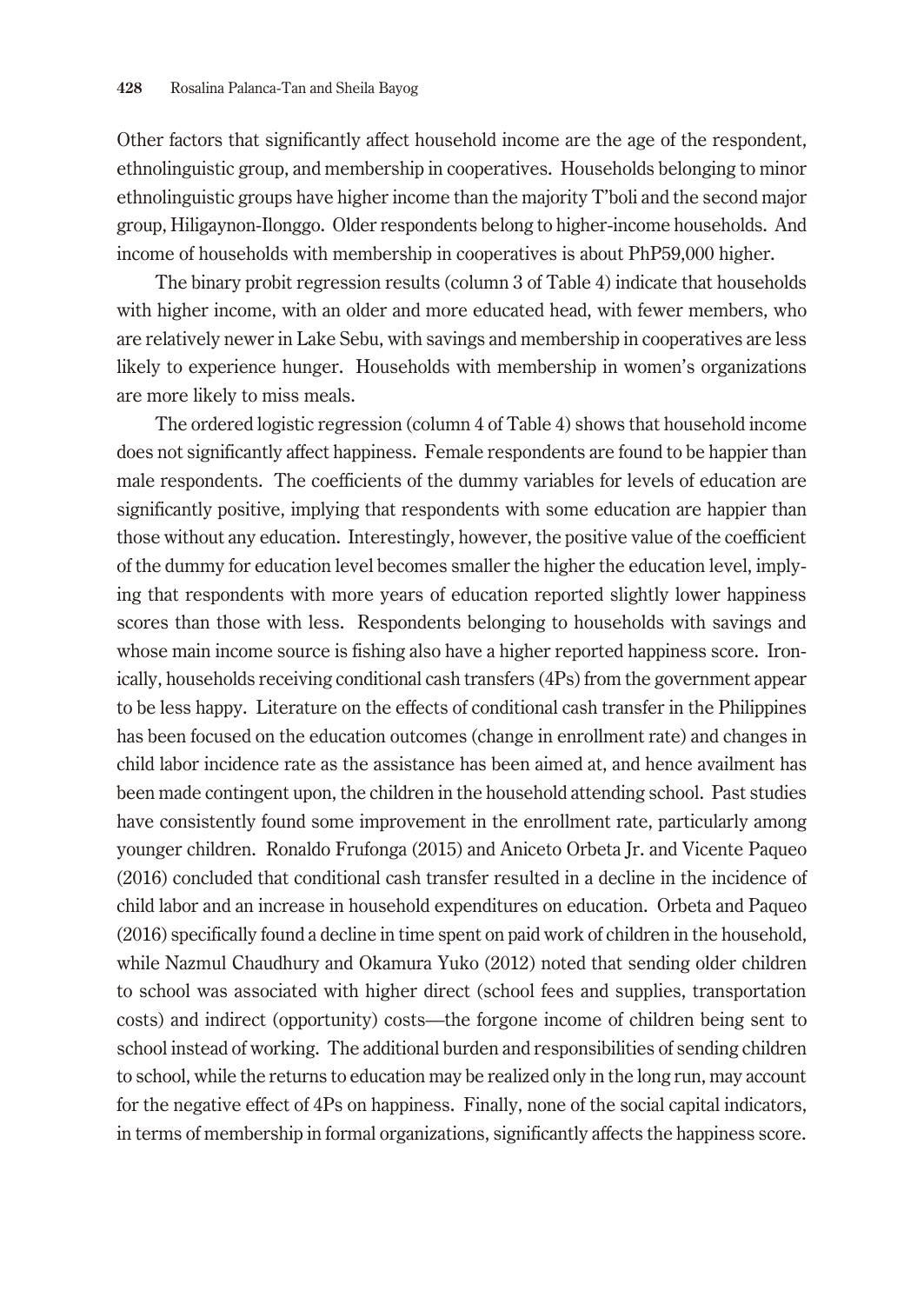# **Conclusions**

The findings of the study can be summarized into the following three points.

First, the study suggests mixed implications of abundant natural and cultural resources on the income, livelihood, and happiness of people in Lake Sebu. Nonetheless, insofar as the availability of natural and cultural resources provides more opportunities for income-generating activities, and hence makes possible multiple-income households, abundant resources in Lake Sebu may be considered a blessing and a significant contributor to welfare. Based on population mean/proportion difference test results, multipleincome households have higher income (economic welfare) and self-reported happiness (overall welfare). The OLS regression result indicates that annual income of multipleincome households is higher than that of single-income households by about PhP70,000. Mixed results, however, are obtained when the analysis is done by type of main income source. Households whose main income source is non-resource based have significantly higher economic welfare (higher income and accordingly lower vulnerability to hunger). Among mainly resource-based income earning households, fishing households register higher welfare indicators (in terms of lower vulnerability to hunger and higher happiness score) while farming households register lower welfare in terms of all three indicators. Findings from the KIIs and FGDs provide some explanations for these results. Several fish cage operators appear to also have non-resource-based income sources (such as permanent or contractual work in the local government). The need for regular financial capital for fish cage operations could have made it necessary for fish cage operators to find other sources of income, or it could be that other sources of regular income have made possible engagement in aquaculture operations. Either situation suggests that income benefits from abundant fishing resources (lakes that are highly favorable to aquaculture) can be realized only if there are other sources of income to provide the required financial capital. The low welfare conditions of farming in Lake Sebu, on the other hand, are reflective of general farming conditions in the Philippines. The resource curse appears to apply to farming in Lake Sebu, just like in other places in the Philippines (see, for instance, World Bank 2017). Further, the study reveals that tourism resources in Lake Sebu have not yet yielded significant benefits for residents.

Second, regression analysis of survey data on income and self-reported happiness in Lake Sebu reveals no significant positive relationship between income and happiness, supporting Moses Abramovitz's (1959) skepticism about A. C. Pigou's dictum that "changes in economic welfare indicate changes in social welfare in the same direction, if not in the same degree" (Abramovitz 1959). Easterlin (1974) argues that an increase in income leads to an escalation of human aspirations and thus negates the expected positive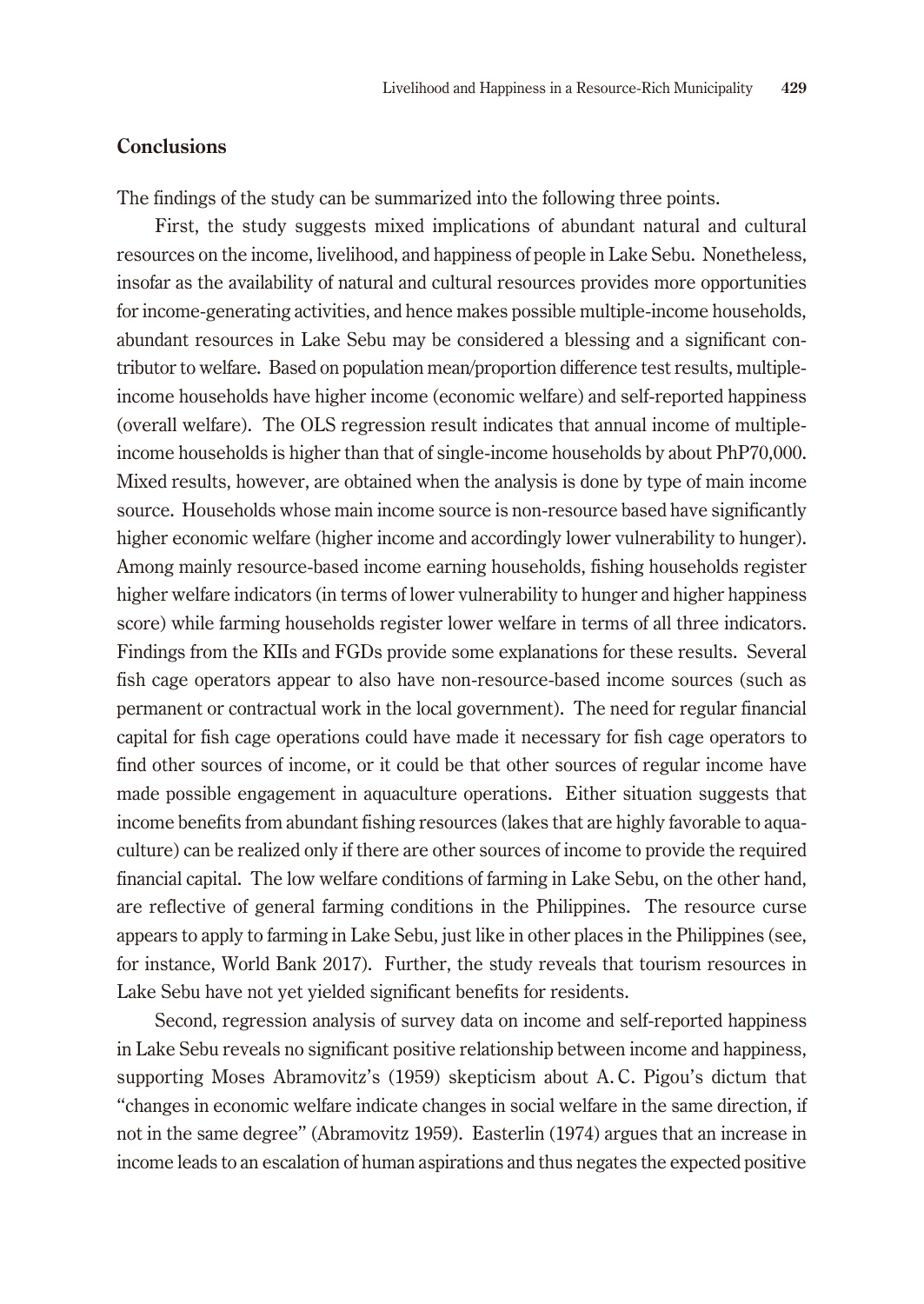impact on welfare. This is, however, not quite the case for the largely rural, indigenous population of Lake Sebu, who are naturally contented with subsistence income or just having enough to survive, and who have the custom or habit of focusing more on the spirit (the nonmonetary, nonmaterial aspects of life) than the flesh. Along the lines of Easterlin's argument, it may be that the norm of just maintaining subsistence income prevents the escalation of economic aspirations.

Finally, the case of Lake Sebu does not support the hypothesis that social capital matters for happiness. This may be because the social capital variables used in the study are limited to formal associational capital, that is, membership in formal organizations (cooperatives, churches, social and livelihood organizations). Andrés Rodríguez-Pose and Viola von Berlepsch (2014) note that the main drivers of the effects of social capital on happiness appear to be informal social interaction and general social as well as institutional trust, dimensions that unfortunately are not included in this study.

#### **Accepted: November 30, 2020**

#### **Acknowledgments**

This paper is one of several research papers resulting from a research project titled "The Total Economic Value of the Lake Sebu Natural and Cultural Resources." The research was undertaken with financial support from the Commission on Higher Education (CHED) of the Philippines and research support from the University Research Council (URC) of the Ateneo de Manila University. The authors gratefully acknowledge the excellent research assistance of Ms. Marilyn Palanca, Ms. Kristine Alloro, Mr. Jose Adlai Tancangco, and Mr. Gerome Vedeja, and the enthusiastic participation of survey enumerators and respondents.

#### **References**

- Abramovitz, Moses. 1959. The Welfare Interpretations of Secular Trends in National Income and Product. In *The Allocation of Economic Resources: Essays in Honor of Bernard Francis Haley*, edited by M. Abramovitz *et al.*, pp. 1–22. Stanford: Stanford University Press.
- Asian Development Bank (ADB). 2005. *An Evaluation of Small-scale Freshwater Rural Aquaculture Development for Poverty Reduction*. Manila: Operations Evaluation Department, ADB.
- Balco, B. 2012. A Strategic Framework for Mapping Out Employment Opportunities in the Cultural Heritage Sector. Paper presented at the Institute for Labor Studies Forum on Cultural Heritage: Heritage Employment. It's More Fun in the Philippines, Ortigas Foundation Library, Pasig City, July 11.

Bradburn, Norman M. 1969. *The Structure of Psychological Well-being*. Chicago: Aldine.

Bradecina, Raul G. 2014. Economic Valuation of the Caramoan, Camarines Sur Beachscape: An Environmental Services Payment Scheme for Sustainable Ecotourism. *EEPSEA Research Report*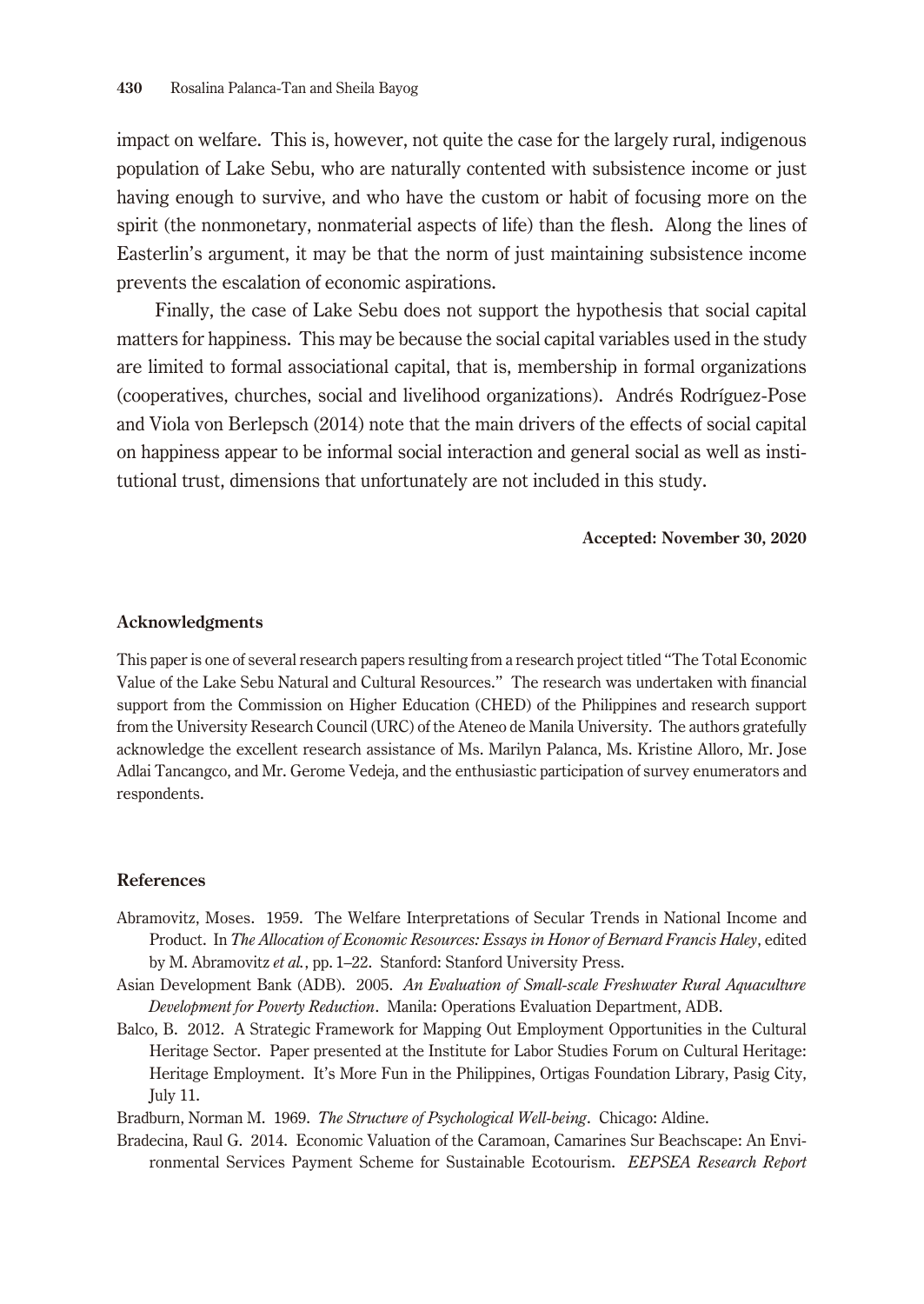*2014-RR3*. Los Banos: EEPSEA Philippines Office.

- Broad, Robin. 1995. The Political Economy of Natural Resources: Case Studies of the Indonesian and Philippine Forest Sectors. *Journal of Developing Areas* 29(3): 317–340.
- Cantril, Hadley. 1965. *The Pattern of Human Concerns*. New Brunswick: Rutgers University Press.
- Chaudhury, Nazmul; and Okamura Yuko. 2012. Conditional Cash Transfers and School Enrollment: Impact of the Conditional Cash Transfer Program in the Philippines. *The Philippine Social Protection Note* 6: 1–20.
- Cohen, Sheldon; Doyle, William J.; Turner, Ronald B.; Alper, Cuneyt M.; and Skoner, David P. 2003. Emotional Style and Susceptibility to the Common Cold. *Psychosomatic Medicine* 65(4): 652–657. doi: 10.1097/01.psy.0000077508.57784.da.
- Coxhead, Ian; and Jayasuriya, Sisira. 2001. Economic Growth, Development Policy and the Environment in the Philippines. Agricultural & Applied Economics Staff Paper No. 430, University of Wisconsin-Madison. doi: 10.22004/ag.econ.12643.
- Cruz, Geoffrey Rhoel. 2017. The Cultural Heritage-Oriented Approach to Economic Development in the Philippines: A Comparative Study of Vigan, Ilocos Sur and Escolta, Manila. Paper presented at the 10th DLSU Arts Congress, De La Salle University, Manila, February 16.
- Cruz, Wilfredo; and Francisco, Herminia. 1993. Poverty, Population Pressure and Deforestation in the Philippines. Paper presented at a workshop on Economy-wide Policies and the Environment, World Bank, Washington, DC, December 14–15.
- Datu, Jesus Alfonso D.; and Lizada, Gabriel Sebastian N. 2018. Interdependent Happiness Is Associated with Higher Levels of Behavioral and Emotional Engagement among Filipino University Students. *Philippine Journal of Psychology* 51(1): 63–80. doi: 10.31710/pjp/0051.01.04.
- Diego, Arnel A.; Cerna, Lyle C. de la; and Agdeppa, Joan Y. 2018. Happiness among Selected Filipino Elderly: A Consensual Qualitative Research. *Advanced Science Letters* 24(4): 2611–2615. doi: 10.1166/asl.2018.11017.
- Easterlin, Richard A. 1974. Does Economic Growth Improve the Human Lot? Some Empirical Evidence. In *Nations and Households in Economic Growth: Essays in Honor of Moses Abramovitz*, edited by P. A. David and M. W. Reder, pp. 89–125. New York: Academic Press. doi: 10.1016/B978-0-12- 205050-3.50008-7.
- Frufonga, Ronaldo F. 2015. The Pantawid Pamilyang Pilipino Program (4Ps) in Iloilo, Philippines: An Evaluation. *Asia Pacific Journal of Multidisciplinary Research* 3(5), Part 2: 59–65.
- Fujisaka, Sam; Sajise, Percy E.; and del Castillo, Romulo A., eds. 1986. *Man, Agriculture and the Tropical Forest: Change and Development in the Philippine Uplands*. Bangkok: Winrock International.
- Helliwell, John F.; and Barrington-Leigh, Christopher P. 2010. How Much Is Social Capital Worth? NBER Working Paper No. 16025, National Bureau of Economic Research. doi: 10.3386/w16025.
- Helliwell, John F.; and Putnam, Robert D. 2004. The Social Context of Well-being. *Philosophical Transactions of the Royal Society B Biological Sciences* 359(1449): 1435–1446. doi: 10.1098/rstb.2004.1522.
- Henderson, Joan C. 2012. Conserving Heritage in South East Asia: Cases from Malaysia, Singapore and the Philippines. *Tourism Recreation Research* 37(1): 47–55. doi: 10.1080/02508281.2012.11081687.
- Kahneman, Daniel; and Krueger, Alan B. 2006. Developments in the Measurement of Subjective Wellbeing. *Journal of Economic Perspectives* 20(1): 3–24. doi: 10.1257/089533006776526030.
- Karak, Madhuri. 2019. Is the "Resource Curse" a Myth? *JSTOR Daily*, September 5.

Kiecolt-Glaser, Janice K.; McGuire, Lynanne; Robles, Theodore F.; and Glaser, Ronald. 2002. Psychoneuroimmunology: Psychological Influences on Immune Function and Health. *Journal of Consulting and Clinical Psychology* 70(3): 537–547. doi: 10.1037//0022-006x.70.3.537.

Kummer, David M. 1992. *Deforestation in the Postwar Philippines*. Manila: Ateneo de Manila University Press.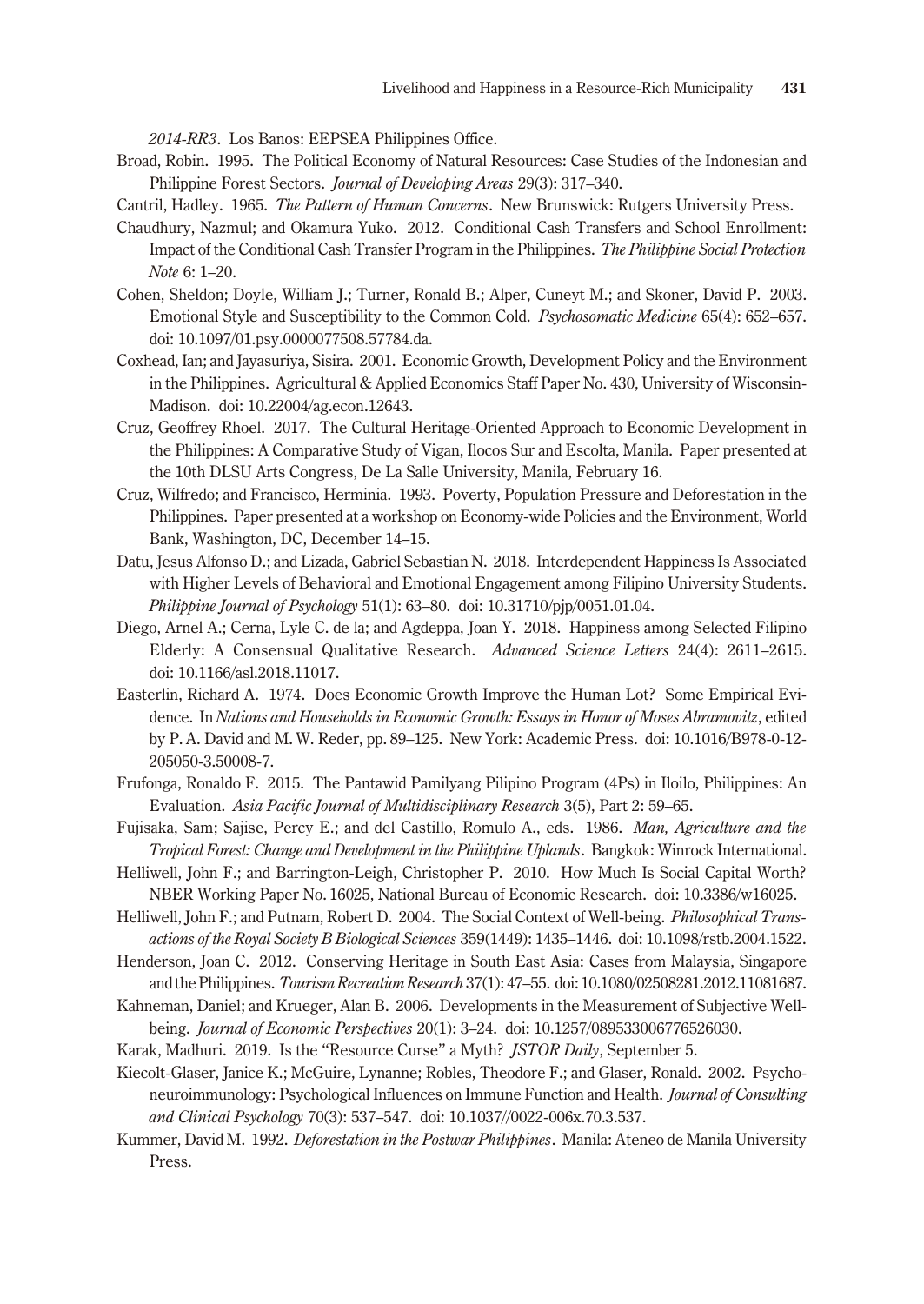- Labadi, Sophia, ed. 2020. *The Cultural Turn in International Aid: Impacts and Challenges for Heritage and the Creative Industries*. New York: Routledge.
- Lake Sebu Municipal Planning and Development Office (LSMPDO). 2016. *Lake Sebu Socio-economic and Ecological Profile*. Lake Sebu Municipal Government, South Cotabato.
- ―. 2015. *Lake Sebu Comprehensive Land Use Plan 2014–2023*. Lake Sebu Municipal Government, South Cotabato.
- Little, Ian Malcolm David. 1950. *A Critique of Welfare Economics*. London and New York: Oxford University Press.
- Lumontod III, Robinson Z. 2019. The Role of Goal Concordance on Happiness and College Students' Academic Performance. *International Journal of Research Studies in Psychology* 8(1): 63–78. doi: 10.5861/ijrsp.2019.4000.
- Management Association of the Philippines Agribusiness and Countryside Development Foundation (MAP-ABCD). 2016. Seaweed Farming as Exponent of Inclusive Growth: Seaweed Industry Association of the Philippines. www.map-abcdf.com.ph, accessed July 18, 2017.
- Medina, Eva Marie S. 2009. The Vigan City Heritage Conservation Program: A Tool for Development. Paper presented at the Penang International Conference on Sustainable Cultural Development, October 8–9.
- Mishan, Ezra J. 1968. Welfare Economics. *International Encyclopedia of the Social Sciences*, Vol. 16, pp. 504–512. New York: Macmillan.
- Orbeta Jr., Aniceto C.; and Paqueo, Vicente B. 2016. *Pantawid Pamilya Pilipino* Program: Boon or Bane? Philippine Institute for Development Studies (PIDS) Discussion Papers DP 2016-56.
- Organisation for Economic Co-operation and Development (OECD). 2011. The Economic Significance of Natural Resources: Key Points for Reformers in Eastern Europe, Caucasus and Central Asia. Paris: OECD.
- Orogun, Paul S. 2010. Resource Control, Revenue Allocation and Petroleum Politics in Nigeria: The Niger Delta Question. *GeoJournal* 75(5): 459–507. doi: 10.1007/s10708-009-9320-7.
- Palanca-Tan, Rosalina. 2020. Willingness to Pay of Urban Households for the Conservation of Natural Resources and Cultural Heritage in a Neighboring Rural Area: A CVM Study. *Philippine Journal of Science* 149(2): 393–403.
	- ―. 2016. Profile of an Aquaculture-Dependent Community in a Tropical Country. *Journal of Social, Political, and Economic Studies* 41(3): 3–27.
- Palanca-Tan, Rosalina; Chico-Almaden, Catherine Roween; Navarro, Kresna; Melendez-Obedencio, Marichu; and Rubio-Sereñas, Caroline. 2018. Total Economic Value of the Cagayan de Oro River Basin. In *Innovation Addressing Climate Change Challenges: Market-Based Perspectives*, edited by Mona Hymel, Larry Kreiser, Janet E. Milne, and Hope Ashiabor, pp. 169–183. Cheltenham: Edward Elgar. doi: 10.4337/9781788973366.00025.
- Palanca-Tan, R.; Obedencio, M.; and Serenas, C. 2017. Household Benefits from the Cagayan de Oro River Basin Ecosystem. In *Toward the Future of Asia: Best Papers of the 3rd Asia Future Conference*, edited by Imanishi Junko, pp. 33–40. Tokyo: Japan Book.
- Pedrosa III, Alfredo A. 2017. Current Status of Philippine Seaweed Industry. Paper presented at the Regional Scientific Meeting: Attaining Sustainable Development Goals: Philippine Fisheries and Other Aquatic Resources 20/20, SMX Convention Center, Davao City, March 13–14. https://www. nast.ph/index.php/downloads/category/108-day-1-march-13-2017?download=346:4-plenary-2-mrpedrosa-iii, accessed July 18, 2018.
- Peterson, William. 2016. *Places for Happiness: Community, Self, and Performance in the Philippines*. Honolulu: University of Hawai'i Press.
- Philippine Statistics Authority (PSA). 2015. Census of Population. https://psa.gov.ph/population-and-